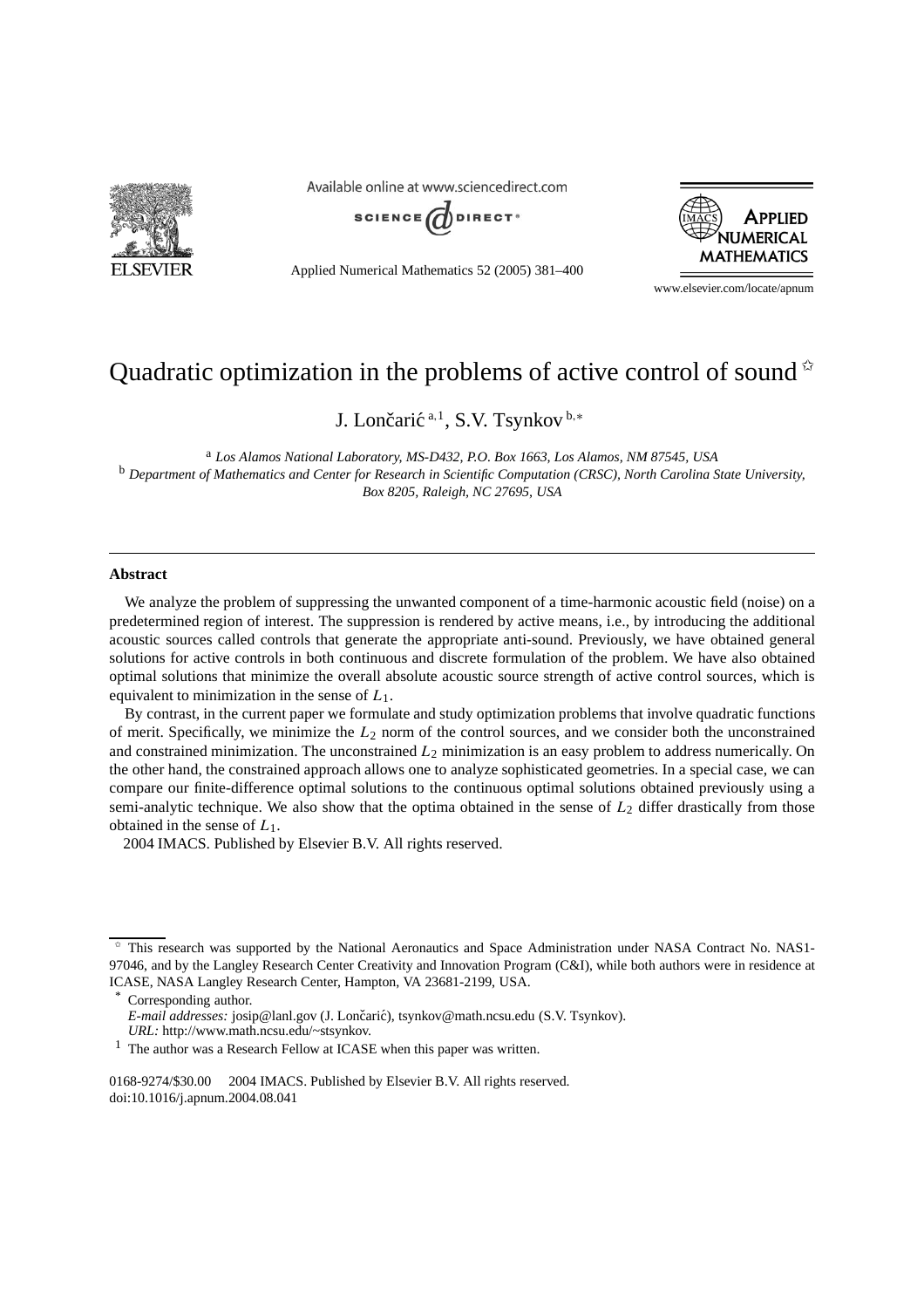*Keywords:* Noise cancellation; Active control sources; Volumetric and surface controls; General solution; Monopoles and dipoles; Radiation of waves; Complex-valued quantities; *L*<sub>2</sub>-minimization; Overdetermined systems; Least squares; Unconstrained minimization; Constrained minimization

# **1. Introduction**

In the simplest possible formulation, the problem of active control of sound is posed as follows. Let *Ω* ⊂  $\mathbb{R}^n$  be a given domain (bounded or unbounded), and *Γ* be its boundary:  $\Gamma = \partial \Omega$ , where the dimension of the space *n* is either 2 or 3. Both on  $\overline{\Omega} = \Omega \cup \Gamma$  and on its complement  $\Omega_1 = \mathbb{R}^n \setminus \overline{\Omega}$  we consider the time-harmonic acoustic field  $u = u(\mathbf{x})$ ,  $\mathbf{x} \in \mathbb{R}^n$ , governed by the nonhomogeneous Helmholtz equation:

$$
\mathbf{L}u \equiv \Delta u + k^2 u = f. \tag{1}
$$

Eq. (1) is subject to the Sommerfeld radiation boundary conditions:

$$
u(\mathbf{x}) = \mathcal{O}\big(|\mathbf{x}|^{(1-n)/2}\big), \qquad \frac{\partial u(\mathbf{x})}{\partial |\mathbf{x}|} + iku(\mathbf{x}) = \mathcal{O}\big(|\mathbf{x}|^{(1-n)/2}\big), \quad \text{as } |x| \to \infty,
$$
 (2)

which specify the direction of wave propagation at infinity, and distinguish between the incoming and outgoing waves by prescribing the outgoing direction only; they guarantee the unique solvability of the Helmholtz equation (1) for any compactly supported right-hand side  $f = f(\mathbf{x})$ . Note that as we are dealing with the traveling waves (radiation of sound toward infinity), all the resulting solutions necessarily have to be complex-valued, otherwise it is impossible to account for the key phenomenon of variation of phase with the change of spatial location. We should also mention that the choice of the sign "+" or "−" in the second expression of (2) that actually selects the direction of propagation is basically a matter of convention; it only has to correlate with the definition of the direct/inverse Fourier transform (again, "+" or "−" in the exponent) adopted for transforming the unsteady wave equation into the Helmholtz equation (1). In the literature, the "−" sign is often used for the Sommerfeld radiation boundary conditions; we would rather keep the sign "+" in formula (2) to make it consistent with our previous publications on the subject of active noise control [6,14,4,5].

The source terms  $f = f(\mathbf{x})$  in Eq. (1) can be located on both  $\Omega$  and its complement  $\Omega_1 = \mathbb{R}^n \setminus \overline{\Omega}$ ; to emphasize the distinction, we denote

$$
f = f^+ + f^-, \quad \text{supp } f^+ \subset \Omega, \text{ supp } f^- \subset \Omega_1. \tag{3}
$$

Accordingly, the overall acoustic field  $u = u(\mathbf{x})$  can be represented as a sum of the two components:

$$
u = u^+ + u^-, \tag{4}
$$

where  $u^+$  is driven by the interior sources  $f^+$ , and  $u^-$  is driven by the exterior sources  $f^-$  w.r.t.  $\Omega$ :

$$
\mathbf{L}u^+ = f^+, \tag{5a}
$$

$$
\mathbf{L}u^- = f^-. \tag{5b}
$$

Note, both  $u^+ = u^+({\bf x})$  and  $u^- = u^-({\bf x})$  are defined on the entire  $\mathbb{R}^n$ , the superscripts "+" and "−" refer to the sources that drive each of the field components rather than to the domains of these components. The setup described above is schematically shown in Fig. 1 for the case of a bounded domain *Ω*.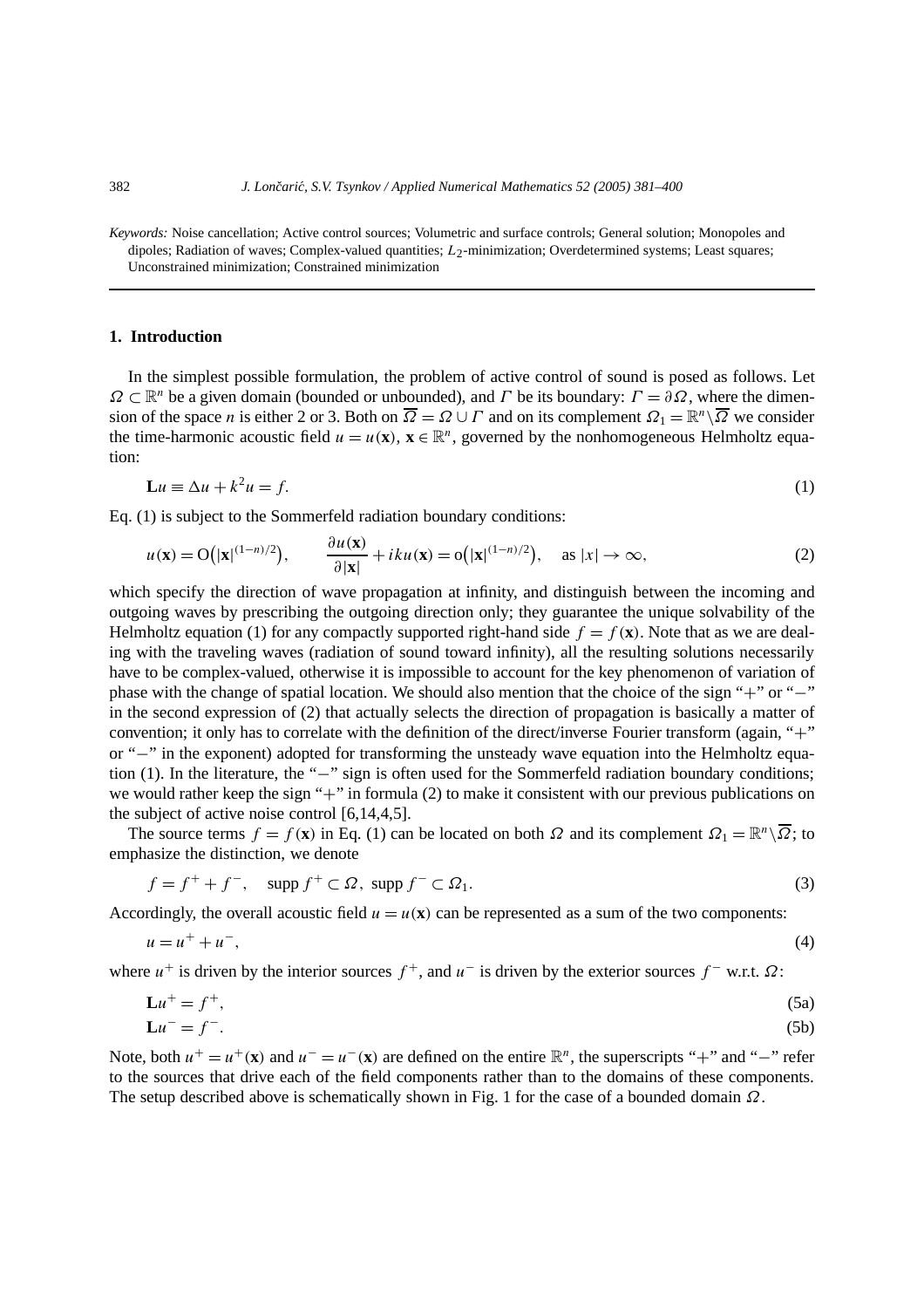

Fig. 1. Geometric setup.

Hereafter, we will call the component  $u^+$  of (4), (5a) *sound*, or "friendly" part of the total acoustic field; the component *u*<sup>−</sup> of (4), (5b) will accordingly be called *noise*, or "adverse" part of the total acoustic field. In the formulation that we are presenting, *Ω* will be a predetermined region of space to be protected from noise. This means that we would like to eliminate the noise component of  $u(\mathbf{x})$  inside  $\Omega$ , while leaving the sound component there unaltered. In the mathematical framework that we have adopted, the component  $u^-$  of the total acoustic field, i.e., the response to the adverse sources  $f^-$  (see (3)–(5)), will have to be canceled out on  $\Omega$ , whereas the component  $u^+$ , i.e., the response to the friendly sources *f* <sup>+</sup>, will have to be left unaffected on *Ω*. A physically more involved but conceptually easy to understand example that can be given to illustrate the foregoing idea, is that inside the passenger compartment of an aircraft we would like to eliminate the noise coming from the propulsion system located outside the fuselage, while not interfering with the ability of the passengers to listen to the inflight entertainment programs or simply converse.

The concept of *active noise control* implies that the component *u*<sup>−</sup> is to be suppressed on *Ω* by introducing additional sources of sound  $g = g(\mathbf{x})$  exterior with respect to  $\Omega$ , supp  $g \subset \overline{\Omega}_1$ , so that the total acoustic field  $\tilde{u} = \tilde{u}(\mathbf{x})$  be now governed by the equation (cf. formulae (1), (3)):

$$
\mathbf{L}\tilde{u} = f^+ + f^- + g,\tag{6}
$$

and coincide with only the friendly component  $u^+$  on the domain  $\Omega$ :

$$
\tilde{u}|_{\mathbf{x}\in\Omega} = u^+|_{\mathbf{x}\in\Omega}.\tag{7}
$$

The new sources  $g = g(\mathbf{x})$  of (6), see Fig. 1, will hereafter be referred to as the *control sources* or simply *controls*. An obvious solution for these control sources is  $g = -f^-$ . This solution, however, is clearly sub-optimal because on one hand, it requires an explicit and detailed knowledge of the structure and location of the sources *f* <sup>−</sup>, which is, in fact, superfluous, see [6]. On the other hand, its implementation in many cases, like in the previously mentioned example with an airplane, may not be feasible. Fortunately, there are other solutions of the foregoing noise control problem (see Section 2, as well as our previous work [6,4,5] for details), and some of them may be preferable from both the theoretical and practical standpoint.

To conclude the introduction, let us only mention that the area of active control of sound has a rich history of development, both as a chapter of theoretical acoustics, and in the perspective of many different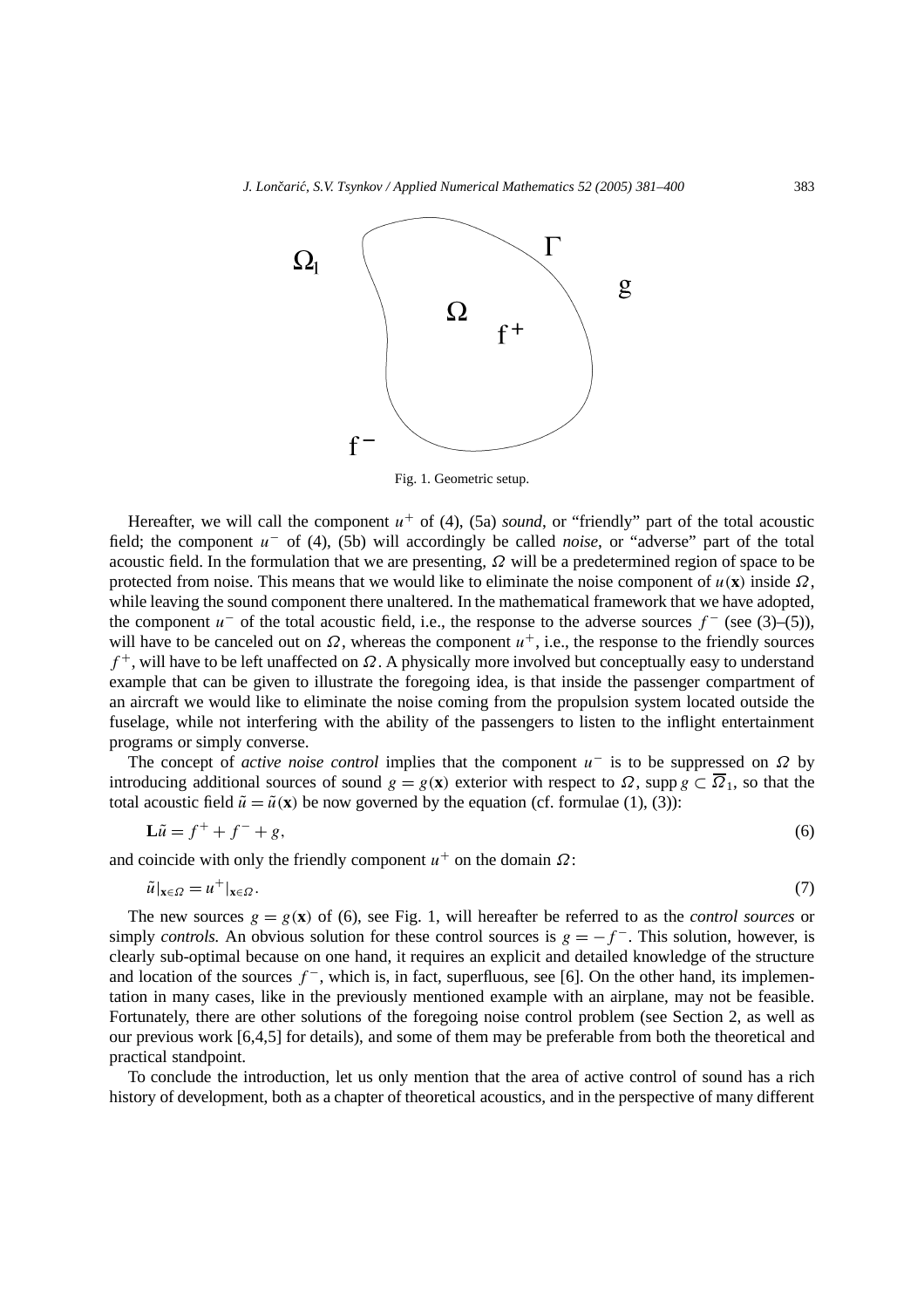applications. It is impossible to adequately overview this extensive area in the framework of a focused research publication. As such, we simply refer the reader to the monographs [8,2,1] that, among other things, contain a detailed survey of the literature. Potential applications for the active techniques of noise control range from the aircraft industry to manufacturing industry to ground and air transportation to the military to consumer products and other fields, including even such highly specialized and narrow areas as acoustic measurements in the wind tunnels. It is generally known that active techniques are more efficient for lower frequencies, and they are usually expected to complement passive strategies (sound insulation, barriers, etc.) that are more efficient for higher frequencies, because the rate of sound dissipation due to the viscosity of the medium and heat transfer is proportional to the square of the frequency [3].

Let us also note that in the current paper we focus on the case of the standard constant-coefficient Helmholtz equation (1), which governs the acoustic field throughout the entire space  $\mathbb{R}^n$ . This allows us to make the forthcoming analysis most straightforward. However, one can also consider other, more complex, cases that involve variable coefficients, different types of far-field behavior, discontinuities in the material properties, and maybe even nonlinearities in the governing equations over some regions. Approaches to obtaining solutions for active controls in these cases are based on the theory of generalized Calderon's potentials and boundary projections, and can be found in our previous paper [6] and in the monograph by Ryaben'kii [12, Part VIII].

The material in the rest of the paper is organized as follows. In Section 2, we introduce and discuss general solutions for controls in the continuous and discrete framework. Section 3 is devoted to the formulation and solution of the quadratic optimization problems for the control sources (unconstrained and constrained  $L_2$  optimization). For reference purposes we also briefly mention our previous results on the optimization in the sense of  $L_1$ . Finally, Section 4 summarizes our current findings and also contains some general discussion.

# **2. General solutions for control sources**

#### *2.1. Continuous formulation of the problem*

A general solution for the volumetric continuous control sources  $g = g(\mathbf{x})$  is given by the following formula  $(\Omega_1 = \mathbb{R}^n \setminus \overline{\Omega})$ :

$$
g(\mathbf{x}) = -\mathbf{L}w|_{\mathbf{x} \in \Omega_1},\tag{8}
$$

where  $w = w(\mathbf{x})$ ,  $\mathbf{x} \in \Omega_1$ , is a special auxiliary function-parameter that parameterizes the family of controls (8). The function  $w(\mathbf{x})$  must satisfy the Sommerfeld boundary conditions (2) at infinity, and at the interface *Γ* , the function *w* and its normal derivative have to coincide with the corresponding quantities that pertain to the total acoustic field  $u$  given by formula (4):

$$
w|_{\Gamma} = u|_{\Gamma}, \qquad \frac{\partial w}{\partial \mathbf{n}}|_{\Gamma} = \frac{\partial u}{\partial \mathbf{n}}|_{\Gamma}.
$$
\n(9)

Other than that, the function  $w(\mathbf{x})$  used in (8) is arbitrary, and consequently formula (8) defines a large family of control sources, which provides ample room for optimization. The justification for formula (8) as the general solution for controls can be found in [6]. In [4], we also emphasize that the controls

$$
g(\mathbf{x}) = \int g(\mathbf{y}) \delta(\mathbf{x} - \mathbf{y}) \, d\mathbf{y} = g * \delta,
$$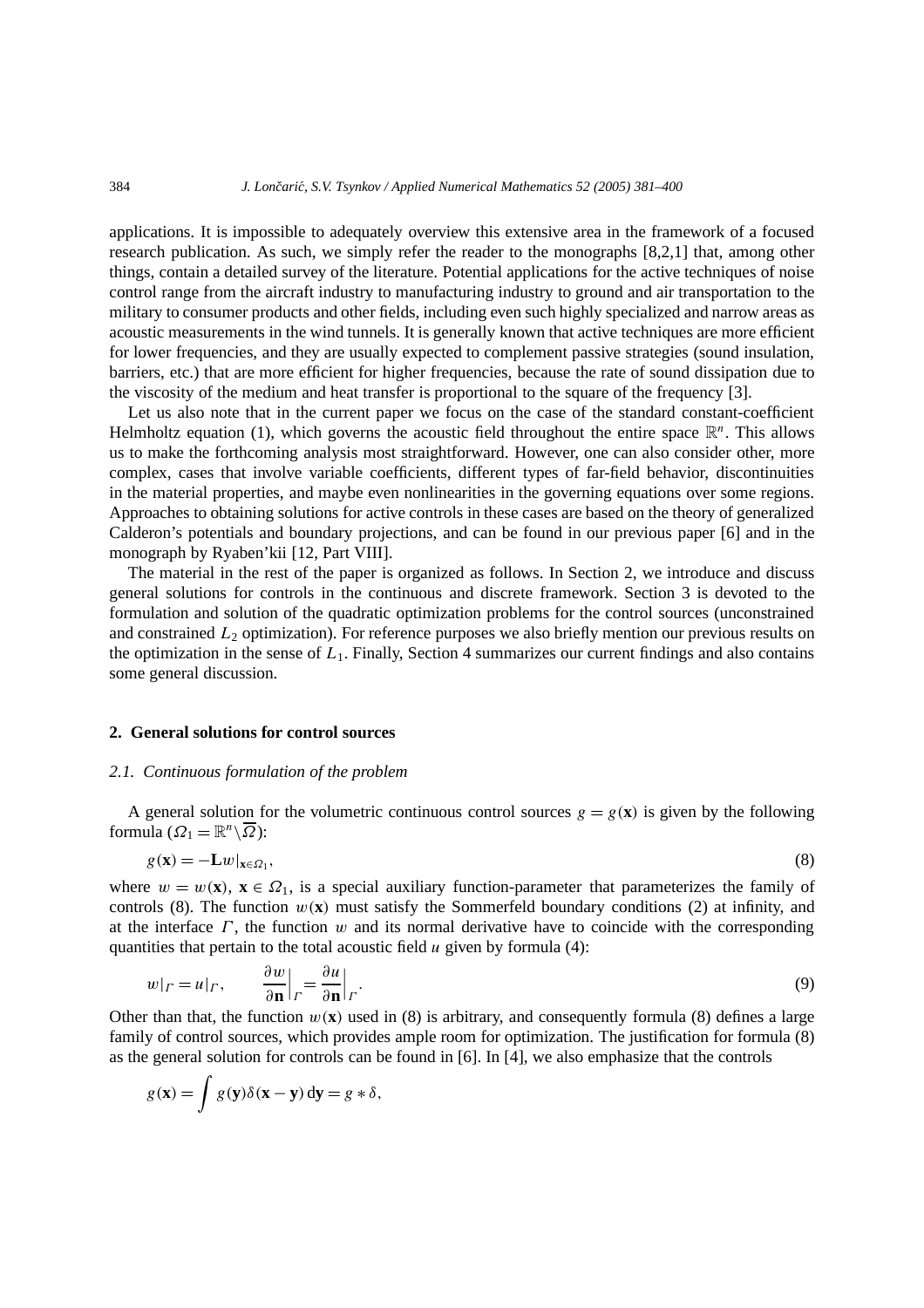given by (8) are actually *volumetric control sources of the monopole type* with regular (locally absolutely integrable) density  $g \in L_1^{(\text{loc})}(\mathbb{R}^n)$ .

The control sources (8) possess several important properties that are discussed in detail in [6]. Here we only summarize that they do not require any knowledge of the actual exterior sources of noise *f* <sup>−</sup> and are built based solely on the measurable quantities  $u|_{\Gamma}$  and  $\frac{\partial u}{\partial n}|_{\Gamma}$ . Besides, while these measurable input data pertain to the overall acoustic field, the controls appear insensitive to the interior sound  $u^+$  and specifically target the exterior noise *u*<sup>−</sup> on *Ω*.

Along with the volumetric controls (8), one can also consider *surface controls*, i.e., the control sources that are concentrated only on the interface *Γ* . A general solution for the surface controls is given by

$$
g^{(\text{surf})} = -\left[\frac{\partial w}{\partial \mathbf{n}} - \frac{\partial u}{\partial \mathbf{n}}\right]_P \delta(\Gamma) - \frac{\partial}{\partial \mathbf{n}} \big( [w - u]_P \delta(\Gamma) \big),\tag{10}
$$

where the auxiliary function-parameter  $w = w(\mathbf{x})$  now has to satisfy the Helmholtz equation  $\mathbf{L}w = 0$  for  $\mathbf{x} \in \Omega_1$  and the Sommerfeld boundary conditions (2), but it no longer has to satisfy boundary conditions (9). The corresponding discontinuities at the interface *Γ* drive the surface control sources. The first term on the right-hand side of (10) represents the density of a single-layer potential, which is a layer of monopoles on the interface  $\Gamma$ , and the second term on the right-hand side of (10) represents the density of a double-layer potential, which is a layer of dipoles on the interface *Γ* . A detailed justification of formula (10) as general solution for surface controls can be found in [14], see also [4]. The fundamental properties of the surface controls (10) are the same as those of the volumetric controls (8).

In the family of surface controls (10) we identify two important particular cases. First, the cancellation of *u*<sup>−</sup>*(***x***)*, **x** ∈ *Ω*, can be achieved by using surface monopoles only, i.e., by employing only a single-layer potential as the annihilating signal (anti-sound). To do that, we need to find  $w(\mathbf{x})$ ,  $\mathbf{x} \in \Omega_1$ , such that there may be no discontinuity on *Γ* between  $u(\mathbf{x})$  and  $w(\mathbf{x})$ , i.e., in the function itself, and the discontinuity may only "reside" in the normal derivative (see formula (10)). This  $w(\mathbf{x})$  will obviously be a solution of the following external Dirichlet problem:

$$
\mathbf{L}w = 0, \quad \mathbf{x} \in \Omega_1, \qquad w|_{\Gamma} = u|_{\Gamma}, \tag{11}
$$

subject to the appropriate Sommerfeld boundary conditions (2). Problem (11) is uniquely solvable on  $\Omega_1 = \mathbb{R}^n \setminus \overline{\Omega}$ . Second, one can employ only the double-layer potential, i.e., use only surface dipoles as the control sources. The corresponding  $w(\mathbf{x})$ ,  $\mathbf{x} \in \Omega_1$ , should then solve the external Neumann problem:

$$
\mathbf{L}w = 0, \quad \mathbf{x} \in \Omega_1, \qquad \frac{\partial w}{\partial \mathbf{n}} \Big|_{\Gamma} = \frac{\partial u}{\partial \mathbf{n}} \Big|_{\Gamma},
$$

again, subject to the appropriate Sommerfeld conditions at infinity (2).

Altogether, we have introduced two different types of active controls on the surface and only one type—monopoles—in the volume. This is not accidental. In [4], we show that surface monopoles and dipoles provide different types of excitation to the surrounding sound-conducting medium, which warrants their separate consideration. At the same time, any volumetric distribution of dipoles can be recast into an equivalent volumetric distribution of monopoles, which effectively renders the volumetric dipoles superfluous, see [4].

Let us also note that in practice it may often be convenient to use the so-called *artificial boundary conditions* (ABCs), see the review [13], as a part of the definition of the auxiliary function  $w(\mathbf{x})$ . Assume that there is a larger domain that fully contains  $\Omega$  and require, in addition, that  $\mathbf{L}w = 0$  outside this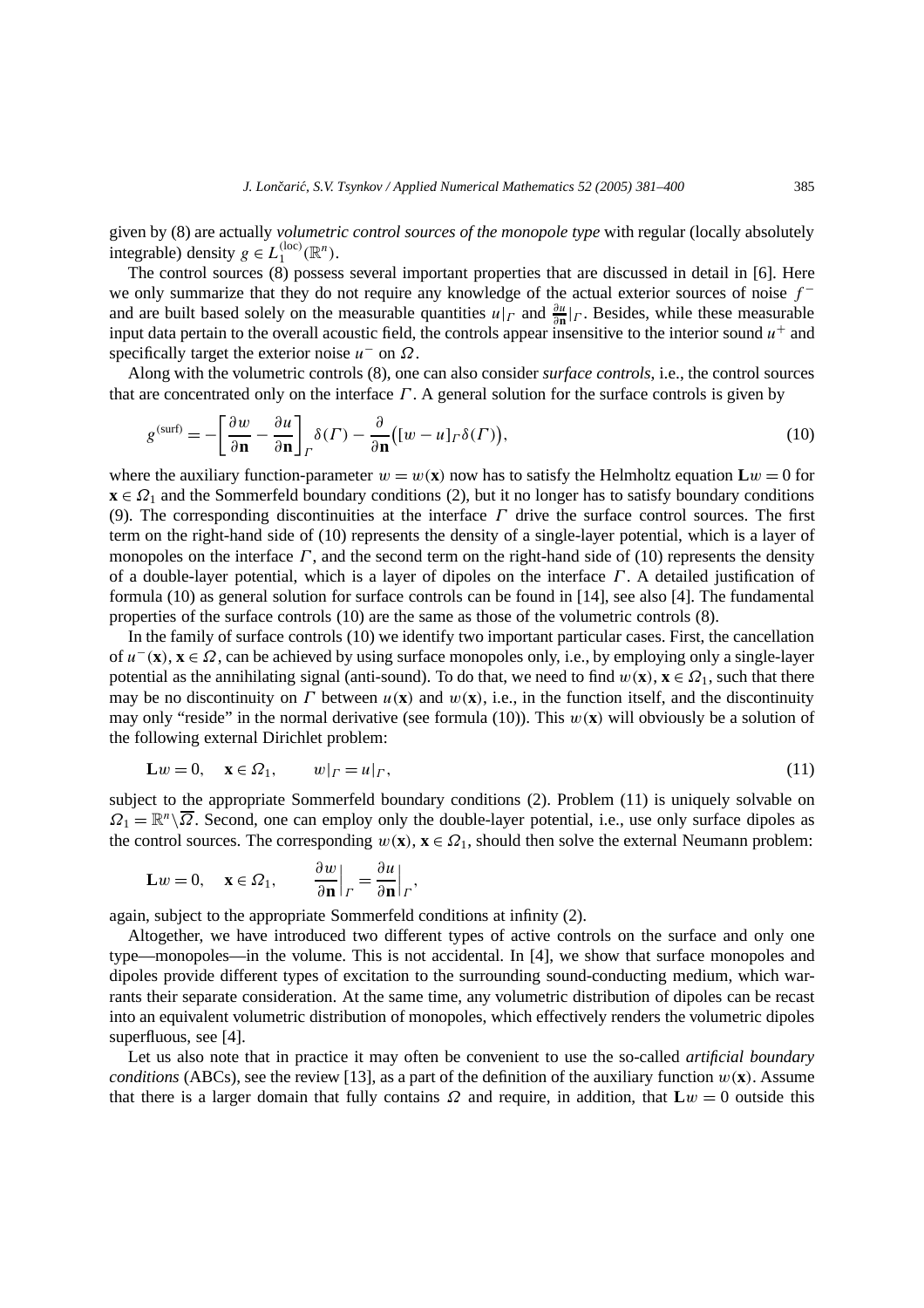larger domain. This requirement implies that the resulting volumetric controls will be compactly supported between *Γ* and the outer boundary of the aforementioned larger region, see formula (8). From the standpoint of computing this is the only feasible way to obtain a finite discretization (see Section 2.2). In [4], we have obtained the ABCs for the homogeneous Helmholtz equation outside a sphere of radius *R* in 3D using the separation of variables in spherical coordinates and the appropriate mode selection:

$$
\frac{\mathrm{d}\hat{w}_{lm}}{\mathrm{d}\rho}\Big|_{\rho=R} = \frac{\frac{\mathrm{d}}{\mathrm{d}\rho} [\rho^{-1/2} H_{l+1/2}^{(2)}(k\rho)]}{\rho^{-1/2} H_{l+1/2}^{(2)}(k\rho)} \hat{w}_{lm}(\rho)|_{\rho=R}.\tag{12}
$$

In formula (12),  $\rho$  is the spherical radius,  $\hat{w}_{lm}$  are the Fourier coefficients of  $w(\mathbf{x})$  with respect to spherical functions  $Y_l^m$ ,  $l = 0, 1, 2, \ldots, m = 0, \pm 1, \ldots, \pm l$ , and  $H_{l+1/2}^{(2)}$  are Hankel's functions of the second kind; equalities (12) have to be enforced for all *l* and *m*. Similarly, for the homogeneous Helmholtz equation outside a disk of radius *R* in 2D, the ABCs from [4] read:

$$
\frac{\mathrm{d}\hat{w}_l}{\mathrm{d}\rho}\Big|_{\rho=R} = \frac{\frac{\mathrm{d}}{\mathrm{d}\rho}H_l^{(2)}(k\rho)}{H_l^{(2)}(k\rho)}\hat{w}_l(\rho)|_{\rho=R},\tag{13}
$$

where  $\rho$  is the polar radius, and  $\hat{w}_l$  are the Fourier coefficients of  $w(\mathbf{x})$  with respect to the complex exponents  $e^{-i\theta}$ ,  $l = 0, \pm 1, \pm 2, \ldots$ ; again, equalities (13) have to be enforced for all *l*.

# *2.2. Discrete formulation of the problem*

The continuous analysis tools employed for obtaining the control sources of the previous Section 2.1 are obviously deficient from the standpoint of applications. Indeed, any practical design of a noise control system can only be composed of a finite number of elements (sensors for measuring the field and actuators for creating the appropriate excitation, i.e., anti-sound). Therefore, it is natural to discretize the problem on the grid and obtain the control sources in the discrete framework so that the locations of the sensors and actuators can be associated with the grid nodes. For details regarding the discrete formulation of the problem we refer the reader to the monograph [12, Part VIII], as well as to the papers [16,17]; a brief account can also be found in [14,4], and below we summarize the results. Note that our discrete analysis is not limited to any specific type of the grid. In particular, no grid fitting to either the shape of the protected region *Ω* or that of the external artificial boundary, is generally required. However, for the purpose of illustrating the concepts discussed hereafter, we will use a two-dimensional example that involves a polar grid. The use of the polar grid greatly facilitates setting the discrete ABCs at the circular outer boundary of radius *R*. Moreover, the same two-dimensional polar example is analyzed later in Section 3 in the context of  $L_2$  optimization.

Let us denote the aforementioned polar grid N; it spans both *Ω* and *Ω*1. Of course, the grid does not extend all the way to infinity, it is rather truncated by the external artificial boundary in the shape of a large circle of radius *R*. This, in particular, implies that the discrete control sources that we obtain will always be compactly supported. Assume that the grid has *J* cells in the radial direction with the nodes  $\rho_j = j \Delta \rho$ ,  $j = 0, \ldots, J$ , so that  $\rho_0 = 0$  and  $\rho_j = R$ ; and *L* cells in the circumferential direction with the nodes  $\theta_s = s \Delta \theta$ ,  $s = 0, \ldots, L$ , so that  $\theta_0 = 0$  and  $\theta_L = 2\pi$ . For simplicity, it is convenient to think that the grid sizes  $\Delta \rho = R/J$  and  $\Delta \theta = 2\pi/L$  are constant; in applications, however, the grid in the radial direction may be stretched.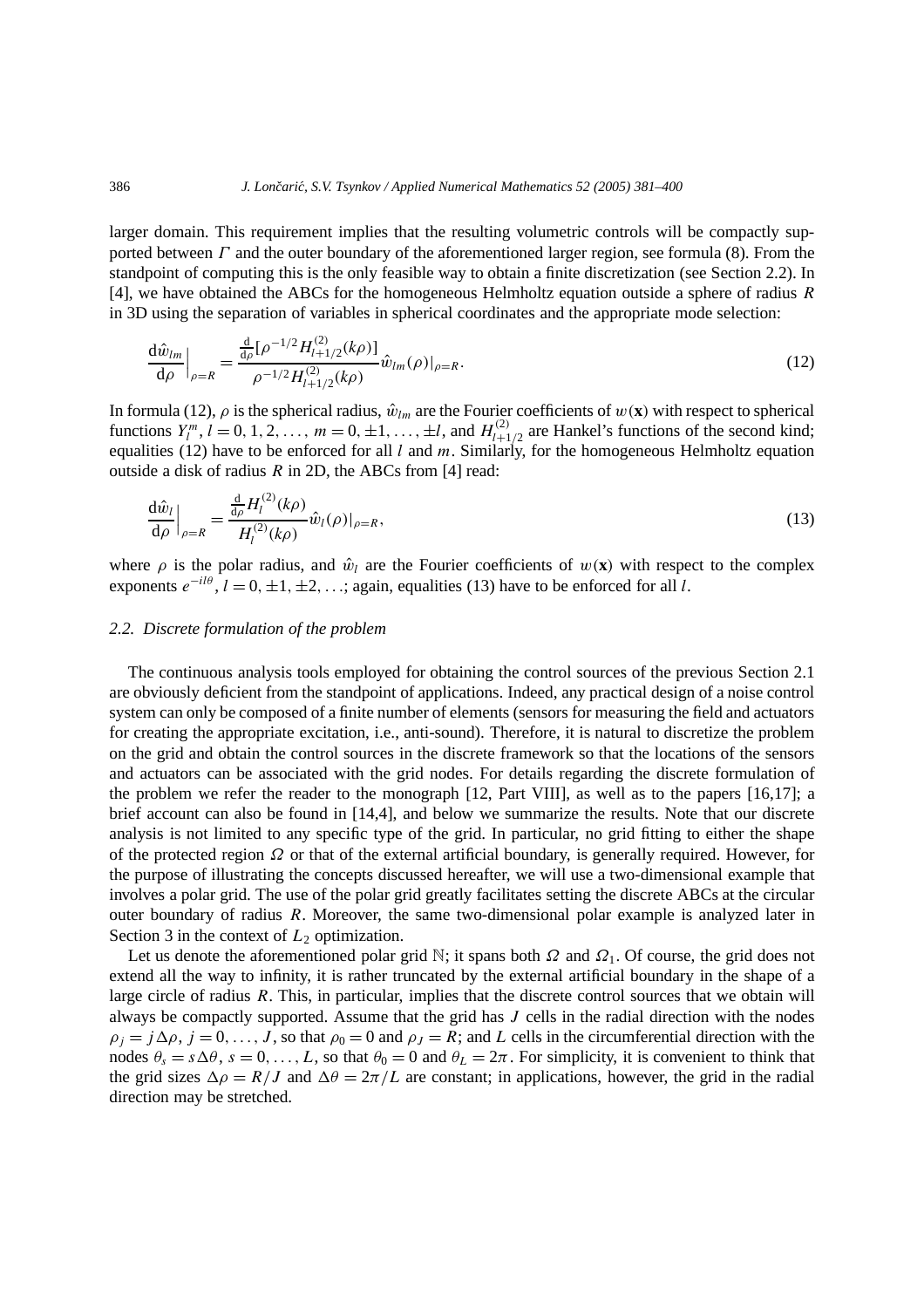Let now  $u^{(h)}$  be the acoustic field on the grid, and  $L^{(h)}$  be a finite-difference approximation of the differential operator **L** of (1). To accurately define the approximation, we will need to introduce another grid M along with the previously defined N. On the grid M, we will consider the residuals of  $\mathbf{L}^{(h)}u^{(h)}$ . and subsequently the right-hand sides to the corresponding discrete inhomogeneous equation. We will use the notations *n* and *m* for the individual nodes of the grids  $\mathbb N$  and  $\mathbb M$ , respectively, and the notation  $\mathbb{N}_m$  for the stencil of the discrete operator **L**<sup>(h)</sup> centered at a given node *m* ∈  $\mathbb{M}$ , so that

$$
\mathbf{L}^{(h)}u^{(h)}|_{m} = \sum_{n \in \mathbb{N}_m} a_{mn} u_n^{(h)}, \tag{14}
$$

where  $a_{nm}$  are the coefficients associated with particular nodes of the stencil. Generally, there are no limitations to the type of the discrete operator that one can use. We only require that the difference operator  $\mathbf{L}^{(h)}$  of (14) approximate the differential operator **L** of (1) with the accuracy sufficient for a particular application. For the specific example that we are analyzing, we will consider a conventional second-order central-difference approximation, so that  ${m = (s, j)} = M \subset N = {n = (s, j)}$ . Then, formula (14) becomes:

$$
\mathbf{L}^{(h)}u^{(h)}|_{s,j} \equiv \frac{1}{\rho_j} \frac{1}{\Delta \rho} \left( \rho_{j+1/2} \frac{u_{s,j+1}^{(h)} - u_{s,j}^{(h)}}{\Delta \rho} - \rho_{j-1/2} \frac{u_{s,j}^{(h)} - u_{s,j-1}^{(h)}}{\Delta \rho} \right) + \frac{1}{\rho_j^2} \frac{u_{s+1,j}^{(h)} - 2u_{s,j}^{(h)} + u_{s-1,j}^{(h)}}{\Delta \theta^2} + k^2 u_{s,j}^{(h)}.
$$
\n(15)

Next, we introduce subsets of the grids  $M$  and  $N$ , which will allow us to accurately distinguish between the interior and exterior domains, sources, and solutions on the discrete level:

$$
M^{+} = M \cap \Omega, \qquad M^{-} = M \setminus M^{+} = M \cap \Omega_{1},
$$
  
\n
$$
N^{+} = \bigcup_{m \in M^{+}} N_{m}, \qquad N^{-} = \bigcup_{m \in M^{-}} N_{m},
$$
  
\n
$$
\gamma = N^{+} \cap N^{-}, \qquad \gamma^{+} = N^{-} \cap \Omega, \qquad \gamma^{-} = N^{+} \cap \Omega_{1}.
$$
  
\n(16)

Note that whereas the residuals' grid M is partitioned into M<sup>+</sup> and M<sup>−</sup> directly, the subgrids N<sup>+</sup> and N<sup>−</sup> are rather obtained by applying the stencil  $\mathbb{N}_m$  to all the nodes of M<sup>+</sup> and M<sup>−</sup>, respectively. As such, N<sup>+</sup> and N<sup>−</sup> do overlap. Their overlap is denoted by  $\gamma = \gamma^+ \cup \gamma^-$ , see (16), and is called *the grid boundary*; it is a fringe of nodes that is located near the continuous boundary *Γ* and in some sense straddles it. For the polar second-order Laplacian  $\mathbf{L}^{(h)}$  (15), the grid boundary  $\gamma$  will be a two-layer fringe of grid nodes around *Γ* , as shown schematically in Fig. 2.

The discrete noise control problem is formulated similarly to the continuous one, see Section 1. Let  $f_m^{(h)+}, m \in \mathbb{M}^+$ , and  $f_{m}^{(h)-}, m \in \mathbb{M}^-$ , be the interior and exterior discrete acoustic sources, respectively. Let  $u_n^{(h)}$ +,  $n \in \mathbb{N}$ , and  $u_n^{(h)}$ −,  $n \in \mathbb{N}$ , be the corresponding solutions, i.e.,  $\mathbf{L}^{(h)}u^{(h)}$  =  $f^{(h)}$ + and  $\mathbf{L}^{(h)}u^{(h)}$ − = *f (h)*<sup>−</sup>. Using the same terminology as before, we will call *u(h)*<sup>+</sup> the discrete sound and *u(h)*<sup>−</sup> the discrete noise. The overall discrete acoustic field  $u^{(h)}$  is the sum of its sound and noise components,  $u^{(h)} =$ *u*<sup>(h)+</sup> + *u*<sup>(h)−</sup> on N, and it obviously satisfies the equation  $\mathbf{L}^{(h)}u^{(h)} = f^{(h)} \equiv f^{(h)+} + f^{(h)-}$ . The goal is to obtain the discrete control sources  $g^{(h)} = g_m^{(h)}$  so that the solution  $\tilde{u}^{(h)}$  of the equation  $\mathbf{L}^{(h)}\tilde{u}^{(h)} =$  $f^{(h)+} + f^{(h)-} + g^{(h)}$  be equal to only the sound component  $u^{(h)+}$  on the sub-grid N<sup>+</sup>.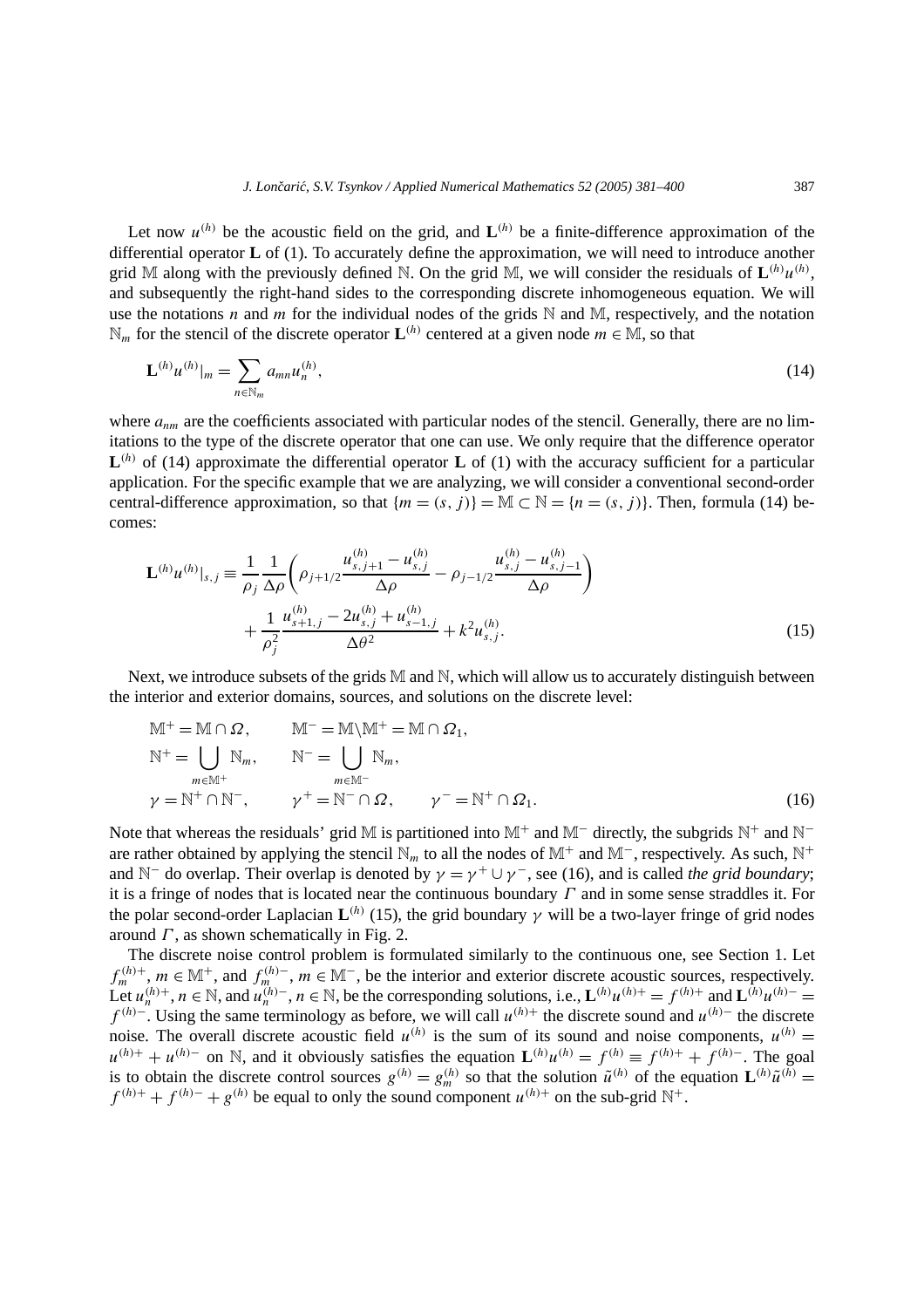

Fig. 2. Schematic geometry of the domains, the stencil, and the grid boundary  $\gamma = \gamma^+ \cup \gamma^-$  in polar coordinates: Hollow bullets denote  $\gamma^+$ , filled bullets— $\gamma^-$ .

A general solution for the discrete control sources  $g^{(h)} = g_m^{(h)}$  that eliminate the unwanted noise  $u^{(h)}$ on  $\mathbb{N}^+$  is given by the following formula (cf. (8)):

$$
g_m^{(h)} = -\mathbf{L}^{(h)} w^{(h)}|_{m \in \mathbb{M}^-},\tag{17}
$$

where  $w^{(h)} = w_n^{(h)}$ ,  $n \in \mathbb{N}^-$ , is a discrete auxiliary function-parameter. The requirements that it must satisfy are, again, rather "loose", and can be considered natural discrete analogues of the corresponding continuous requirements for the function-parameter  $w(\mathbf{x})$ . Namely, at the grid boundary  $\gamma$  the function  $w^{(h)}$  has to coincide with the overall acoustic field  $u^{(h)}$  to be controlled:

$$
w_n^{(h)}|_{n \in \gamma} = u_n^{(h)}|_{n \in \gamma}.
$$
\n(18)

For practical designs, the boundary data  $u_n^{(h)}|_{n \in \gamma}$  shall be interpreted as measurable quantities that provide input for the control system. In other words, we can think of a microphone at every node of *γ* that measure the characteristics of the actual acoustic field and generate the input signal  $u_n^{(h)}|_{n \in \gamma}$ .

The other requirement of the function  $w^{(h)}$ , besides the interface boundary conditions (18), is that it must satisfy the appropriate discrete ABCs at the external artificial boundary  $\rho = R$ , see Fig. 2. The role of the discrete ABCs is the same as that of the continuous ABCs—to provide a replacement for the Sommerfeld radiation boundary conditions. The discrete two-dimensional ABCs were obtained in [4] by using the direct and inverse discrete Fourier transforms,  $l = -L/2 + 1, \ldots, L/2$ ,  $s = 0, \ldots, L - 1$ :

$$
\hat{w}_l = \frac{1}{L} \sum_{s=0}^{L-1} w_s e^{-ils\Delta\theta}, \qquad w_s = \sum_{l=-L/2+1}^{L/2} \hat{w}_l e^{ils\Delta\theta}, \tag{19}
$$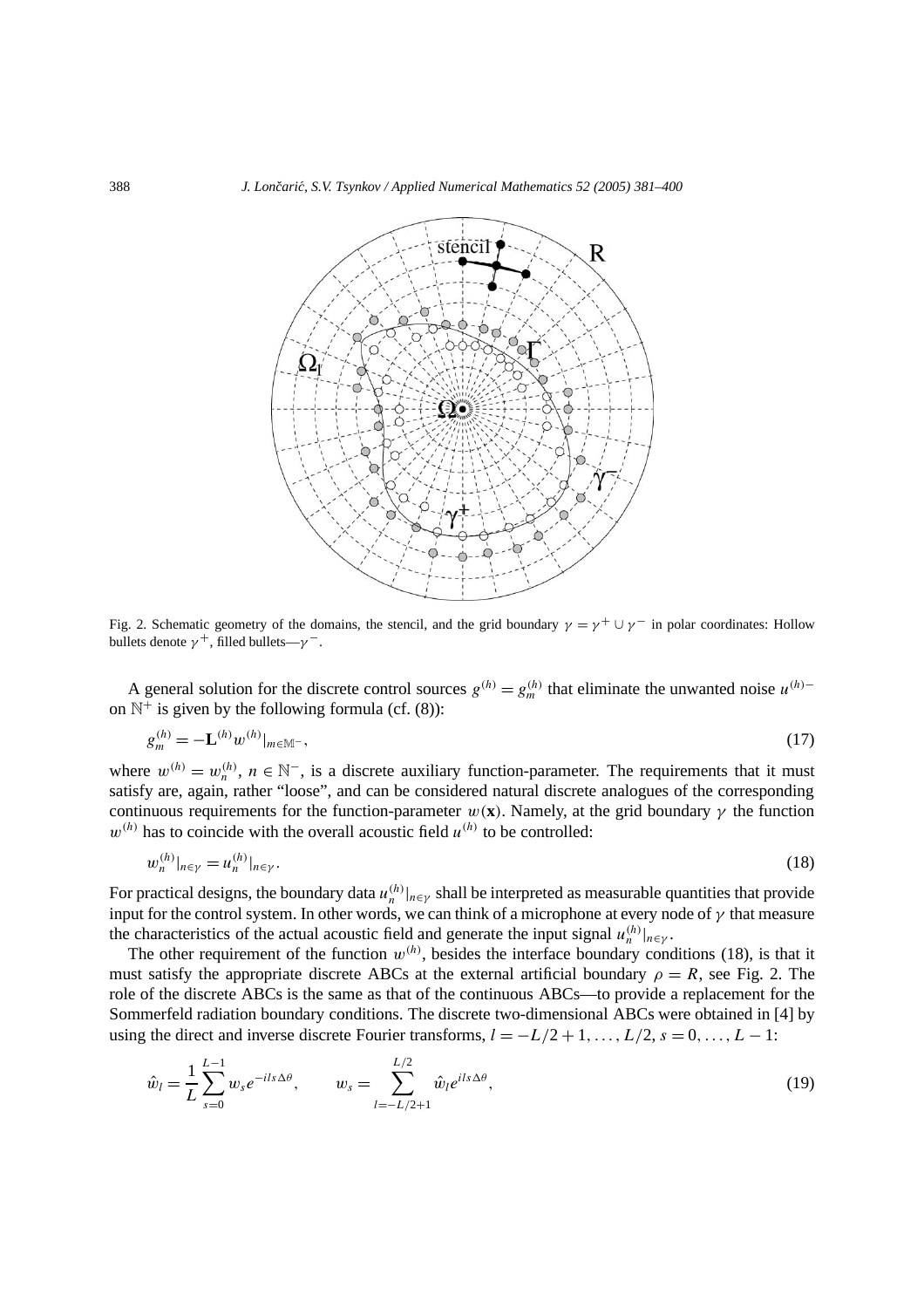and then approximating boundary conditions (13) for  $l = -L/2 + 1, \ldots, L/2$  with the second order of accuracy:

$$
\frac{\hat{w}_{l,J} - \hat{w}_{l,J-1}}{\Delta \rho} - \beta_l \frac{\hat{w}_{l,J} + \hat{w}_{l,J-1}}{2} = 0,
$$
\n
$$
\beta_l = \frac{\frac{d}{d\rho} H_{\alpha_l}^{(2)}(k\rho)}{H_{\alpha_l}^{(2)}(k\rho)} \bigg|_{\rho = R}, \qquad \alpha_l^2 = \frac{4}{\Delta \theta^2} \sin^2 \frac{l \Delta \theta}{2}.
$$
\n(20)

Note,  $-\alpha_l^2$  of (20) are eigenvalues of the circumferential component of the discrete Laplacian (15). Relations (20) for all  $l = -L/2 + 1, \ldots, L/2$  can also be recast into the matrix form:

$$
\mathbf{w}_{\cdot,J} = \mathbf{F}^{-1} \operatorname{diag} \left\{ -\left( \frac{1}{\Delta \rho} + \beta_l \right) \left( \frac{1}{\Delta \rho} - \beta_l \right)^{-1} \right\} \mathbf{F} \mathbf{w}_{\cdot,J-1} \equiv \mathbf{T} \mathbf{w}_{\cdot,J-1},\tag{21}
$$

where **<sup>F</sup>** and **<sup>F</sup>**<sup>−</sup><sup>1</sup> are matrices of the direct and inverse discrete Fourier transforms of (19), and **<sup>w</sup>·***,J* and **w**<sub>*,J*−1</sub> are *L*-dimensional vectors of components  $w_{s,J}^{(h)}$  and  $w_{s,J-1}^{(h)}$ , respectively,  $s = 0, 1, \ldots, L-1$ .

Other than (18) and (21), there are no constraints on  $w^{(h)}$ . As such, it parameterizes a large variety of discrete control sources, see (17), that will provide the search space for optimization in Section 3.

It is also important to understand in what sense this discrete cancellation of noise models the continuous cancellation described in Section 2. According to the theory of generalized Calderon's potentials, see [12], the discrete anti-sound  $v^{(h)} = v_n^{(h)}$ ,  $n \in \mathbb{N}^+$ , i.e., the solution to  $\mathbf{L}^{(h)}v^{(h)} = g^{(h)}$  with  $g^{(h)}$  given by (17), will, under certain natural conditions, approximate the continuous anti-sound  $v = v(\mathbf{x})$ ,  $\mathbf{x} \in \Omega$ , i.e., the solution to  $Lv = g$  with *g* given by (8). The aforementioned conditions first include the consistency and stability of the finite-difference scheme for the Helmholtz equation. In addition, the discrete boundary data  $u_n^{(h)}|_{n \in \gamma}$  of (18) have to approximate the continuous boundary data  $(u, \frac{\partial u}{\partial n})|_{\Gamma}$  of (9) in some special sense, [12]. Then, the rate of convergence of the discrete anti-sound to the continuous one with respect to *h* will be the same as prescribed by the finite-difference scheme itself. For the central-difference operator (15), this rate is  $O(h^2)$ . In other words, when designing an active control system following the finite-difference approach, one can expect to have the actual noise cancellation in the same approximate sense as the solution of the finite-difference equation approximates the corresponding solution of the original differential equation.

Finally, similarly to the continuous case we can identify some particular types of the discrete control sources. First, let us define another subset of the grid M (more precisely, of M<sup>−</sup>):

$$
\mathbb{M}_{\text{int}}^- = \{ m \in \mathbb{M}^- \mid \mathbb{N}_m \cap \gamma^+ = \emptyset \}.
$$

Basically,  $\mathbb{M}^-$  is the interior subset of  $\mathbb{M}^-$ , such that when the center of the stencil sweeps this subset, the stencil itself does not touch  $\gamma^+$ , see Fig. 2. In other words, M<sup> $^-$ </sup> is a subset of M<sup>−</sup> such that

$$
\bigcup_{m \in \mathbb{M}_{\rm int}^-} \mathbb{N}_m = \mathbb{N}^- \backslash \gamma^+.
$$

Next, we introduce  $w^{(h)} = w_n^{(h)}$ ,  $n \in \mathbb{N}^-$ , for (17) as follows:

$$
w_n^{(h)}|_{n \in \gamma^+} = u_n^{(h)}|_{n \in \gamma^+},\tag{22a}
$$

and

$$
w_n^{(h)}|_{n \in \gamma^-} = u_n^{(h)}|_{n \in \gamma^-}, \qquad \mathbf{L}^{(h)} w^{(h)} = 0 \quad \text{on } \mathbb{M}^-_{\text{int}}.
$$
 (22b)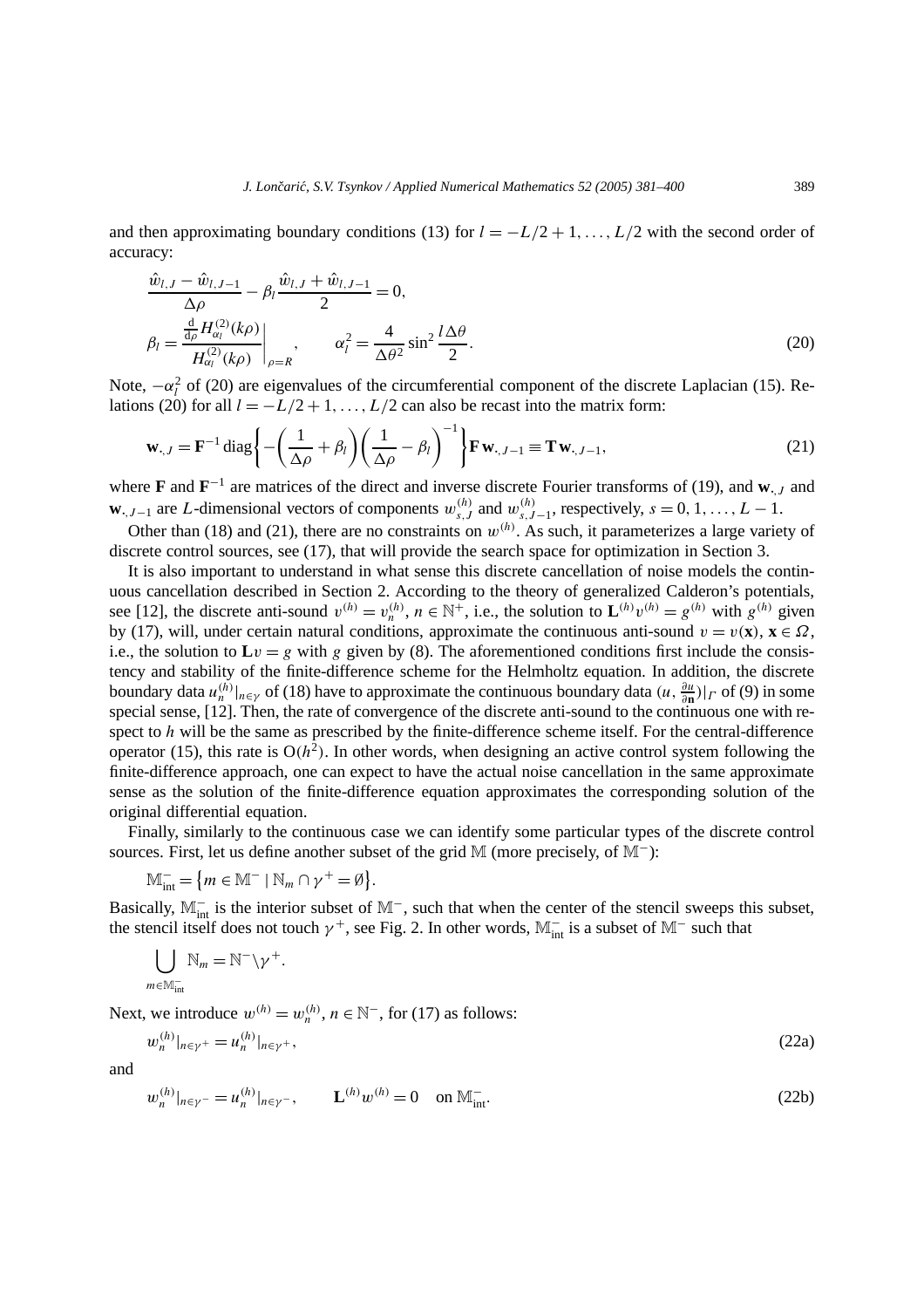As before, we also assume that *w(h)* satisfies the discrete ABCs (21). Definition (22a) means that on the interior part of the grid boundary  $\gamma^+$  we simply set  $w^{(h)}$  equal to the given  $u^{(h)}$ :  $w_n^{(h)}|_{n \in \gamma^+} = u_n^{(h)}|_{n \in \gamma^+}$ . Definition (22b) is actually a discrete exterior boundary-value problem of the Dirichlet type. Indeed, everywhere on and "outside" the exterior part of the grid boundary  $\gamma^-$ , i.e., on N<sup>-</sup>\ $\gamma^+$ , the grid function  $w^{(h)}$  is obtained as a solution of the homogeneous equation  $\mathbf{L}^{(h)}w^{(h)} = 0$  (enforced at the nodes  $\mathbb{M}_{int}^-$ ) supplemented by the Dirichlet boundary data on  $\gamma^-$ :  $w_n^{(h)}|_{n \in \gamma^-} = u_n^{(h)}|_{n \in \gamma^-}$ . Note, relation (22a) and the first relation (22b) together are obviously equivalent to (18). Therefore, the function *w(h)* defined via (22a), (22b) falls into the general class of  $w^{(h)}$ 's used for obtaining the discrete control sources (17).

Problem (22b) can clearly be considered a finite-difference counterpart to the continuous Dirichlet problem (11). Therefore, its is natural to call the control sources  $g^{(h)} \equiv g_{\text{monopole}}^{(h,\text{surf})}$  obtained by formulae (17), (22a), (22b) *the discrete surface monopoles*. Indeed, because of the definition of  $w^{(h)}$  given by (22a) and (22b), these  $g_{\text{monopole}}^{(h,\text{surf})}$  may, generally speaking, differ from zero only on the grid set  $M^{-}\M_{\text{int}}^{-}$ , which is a single "curvilinear" layer of nodes of grid M that follows the geometry of *Γ* . Accordingly, the output of these controls can be called the discrete single-layer potential. Note, the discrete surface monopoles and single-layer potentials, as well as the discrete surface dipoles and double-layer potentials, have been first introduced and analyzed in [14].

# **3. Optimization of the control sources**

Once the general solution for controls is available, in either continuous (8) or discrete (17) formulation, the next step is to determine what particular element of this large family of functions will be optimal for a specific setting. There is a multitude of possible criteria for optimality that one can use. In many practical problems the cancellation of noise is only approximate and as such, the key criterion for optimization (or sometimes, the key constraint) is the quality of this cancellation, i.e., the extent of noise reduction. In contradistinction to that, in this paper we are considering ideal, or exact, cancellation, i.e., every particular control field from either the continuous (8) or discrete (17) family completely eliminates the unwanted noise on the domain of interest. Consequently, the criteria for optimality that we can employ will not include the level of the residual noise as a part of the corresponding function of merit, and should rather depend only on the control sources themselves.

In the current paper we focus primarily on the *quadratic optimization criteria.* We have looked into the most natural criterion of this type, namely, the  $L_2$  norm of the control sources  $g(\mathbf{x})$  of (8) or  $g_m^{(h)}$  of (17), see Section 3.2. The advantage of minimizing the controls in the sense of  $L_2$ :

$$
||g||_2 \equiv \sqrt{\int_{\text{supp } g} |g(\mathbf{x})|^2 d\mathbf{x}} \to \min
$$
 (23)

is that *the minimum can be easily computed*, see Section 3.2. The search space for minimization (23) includes all the appropriate auxiliary functions  $w(\mathbf{x})$ , on which  $g(\mathbf{x})$  depends. The disadvantage of using this criterion is that the quantity  $\|g\|_2$  does not have a clear physical interpretation, as, for example, the  $L_1$ norm of *g* (see Section 3.1 and [4]) or the power required by the control system (see [5]) do. Nonetheless, motivated primarily by the ease of the numerical approach to minimization, we do provide in Section 3.2 a comprehensive set of computed optimal solutions for active controls in the sense of the least squares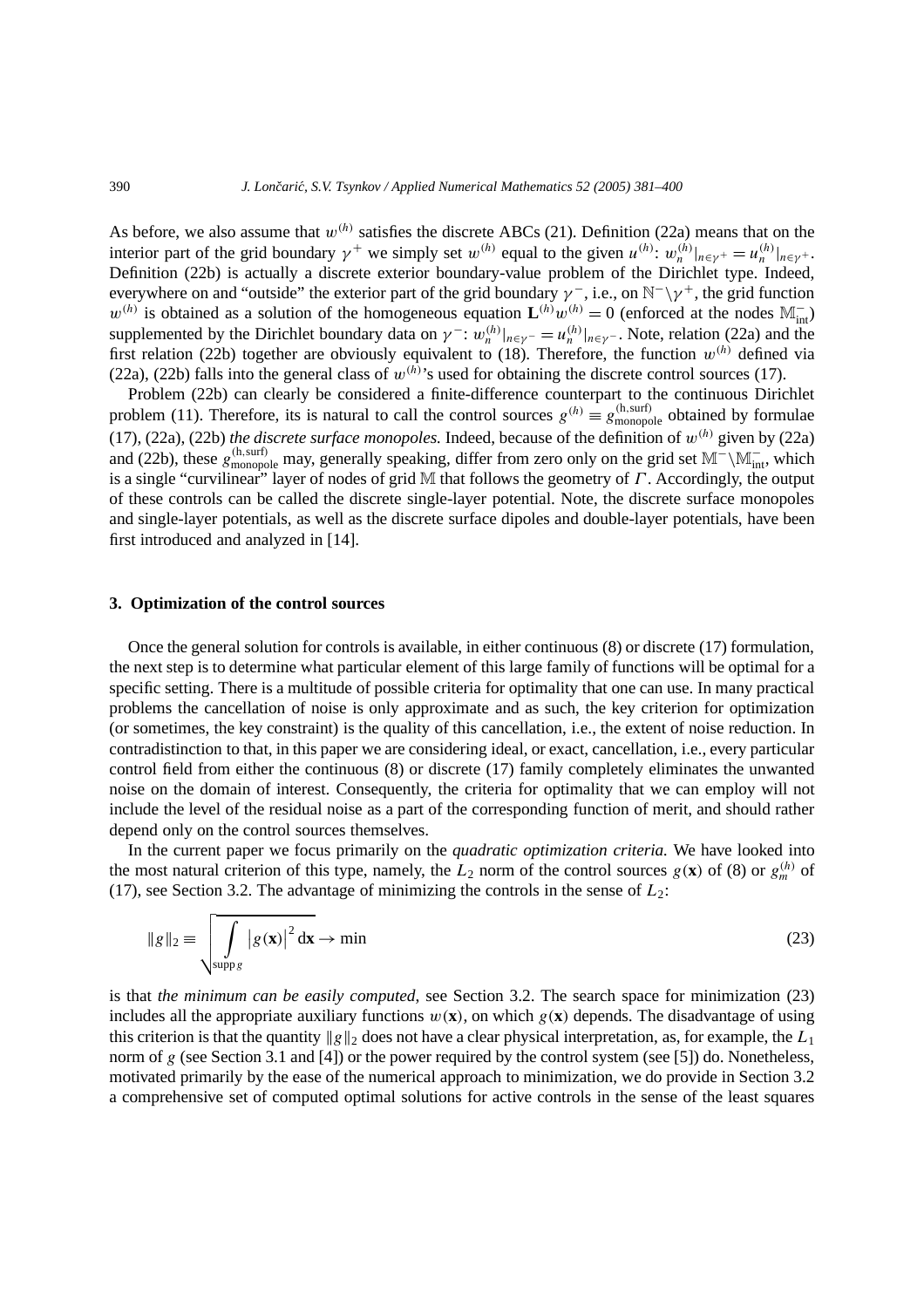(i.e.,  $L_2$ ). We also compare these discrete results with the "semi-analytic"  $L_2$  optimal solutions obtained for simple circular shapes using the spectral methodology developed in our work [6].

The discrete  $L_2$  minimization problem for the control sources  $g^{(h)}$  of (17) can be formulated as follows:

$$
||g^{(h)}||_2 \equiv \sqrt{\sum_{m \in \mathbb{M}^-} V_m |g_m^{(h)}|^2} \to \min,
$$

where  $V_m$  accounts for the grid cell area. This problem can also be recast using matrices. The finitedifference operator  $L^{(h)}$  can be interpreted as a matrix with *N* columns and *M* rows, where *N* is the number of nodes  $n \equiv (s, j)$  of the grid N<sup>-</sup> such that  $\rho_j \le R$ , i.e.,  $j \le J$ , and M is the number of nodes *m* ≡ (*s*, *j*) of the grid M<sup>−</sup> such that  $\rho_j$  < R, i.e.,  $j \leq J - 1$ . Let **w** be the vector of *N* components  $w_n^{(h)} \equiv w_{s,j}^{(h)}$ ,  $n \in \mathbb{N}^-$  and  $j \leqslant J$ , arranged so that

$$
\mathbf{w} = [\mathbf{w}_{\gamma}, \mathbf{w}_0, \mathbf{w}_{\cdot, J-1}, \mathbf{w}_{\cdot, J}]^{\mathrm{T}},\tag{24}
$$

where  $\mathbf{w}_\gamma$  contains  $w_n^{(h)}$  for which  $n \in \gamma$ ,  $\mathbf{w}_{\cdot}$ , and  $\mathbf{w}_{\cdot}$ ,  $j-1$  correspond to the outermost and second to last circles of the polar grid, respectively, as in formula  $(21)$ , and  $\mathbf{w}_0$  contains all the remaining components of **w** "in-between" *γ* and the outer boundary. In accordance with (24), the matrix **L***(h)* can be decomposed into four sub-matrices:

$$
\mathbf{L}^{(h)} = [\mathbf{A}, \mathbf{B}, \mathbf{C}, \mathbf{D}] \tag{25}
$$

that all have the same number of rows *M*, and **A** has as many columns as there are nodes in  $\gamma$  (we denote this number  $|\gamma|$ , while **C** and **D** each has *L* columns, and **B** has  $N - |\gamma| - 2L$  columns.

With the help of formulae (24) and (25) the discrete minimization problem can now be formulated as:

$$
\|\mathbf{V}(\mathbf{A}\mathbf{w}_{\gamma} + \mathbf{B}\mathbf{w}_0 + \mathbf{C}\mathbf{w}_{\cdot,J-1} + \mathbf{D}\mathbf{w}_{\cdot,J})\|_2 \to \min,\tag{26}
$$

where **V** is an  $M \times M$  diagonal matrix with the entries given by the corresponding cell areas  $V_m$ . The vector **w** in (26) is, in fact, subject to a number of equality-type constraints that come from the interface conditions (18) and ABCs (21). More precisely, the first sub-vector  $\mathbf{w}_\nu$  in (24) is known and fixed because of (18) and we can rewrite (18) as  $w_\gamma = u_\gamma$ , where  $u_\gamma$  is given. The last sub-vector **w**<sub> $\cdot$ </sub>, *j* in (24) is a function of **w**<sub>•</sub>*,* $J-1$  according to (21). Therefore, we can conclude that only **w**<sub>0</sub> and **w**<sub>•</sub>*,* $J-1$  contain free variables that provide the search space for optimization, and as such recast (26) as

$$
\min_{\mathbf{w}_0, \mathbf{w}_{\cdot, J-1}} \left\| \mathbf{V} \left( \mathbf{B} \mathbf{w}_0 + (\mathbf{C} + \mathbf{D} \mathbf{T}) \mathbf{w}_{\cdot, J-1} + \mathbf{A} \mathbf{w}_{\gamma} \right) \right\|_2 \equiv \min_{\mathbf{z}} \left\| \mathbf{E} \mathbf{z} - \mathbf{f} \right\|_2, \tag{27}
$$

where  $\mathbf{E} = \mathbf{V}[\mathbf{B}, \mathbf{C} + \mathbf{D}\mathbf{T}]$  is an  $M \times (N - |\gamma| - L)$  given matrix,  $\mathbf{z} = [\mathbf{w}_0, \mathbf{w}_{\cdot, J-1}]^T$  is an  $(N - |\gamma| - L)$ dimensional vector of unknowns, and  $\mathbf{f} = -\mathbf{V} \mathbf{A} \mathbf{w}$ <sub>*γ*</sub> is an *M*-dimensional known vector of the right-hand side.

#### *3.1. Results of optimization in the sense of L*<sup>1</sup>

Before actually solving problem (27) let us briefly outline here our recent results [4] on finding the optimal controls is the sense of *L*1. These results will serve as a good "reference point" for comparison in the context of the current paper. Minimization problem in the sense of *L*1:

$$
\|g\|_1 \equiv \int_{\text{supp }g} |g(\mathbf{x})| \, \mathrm{d}\mathbf{x} \to \min,
$$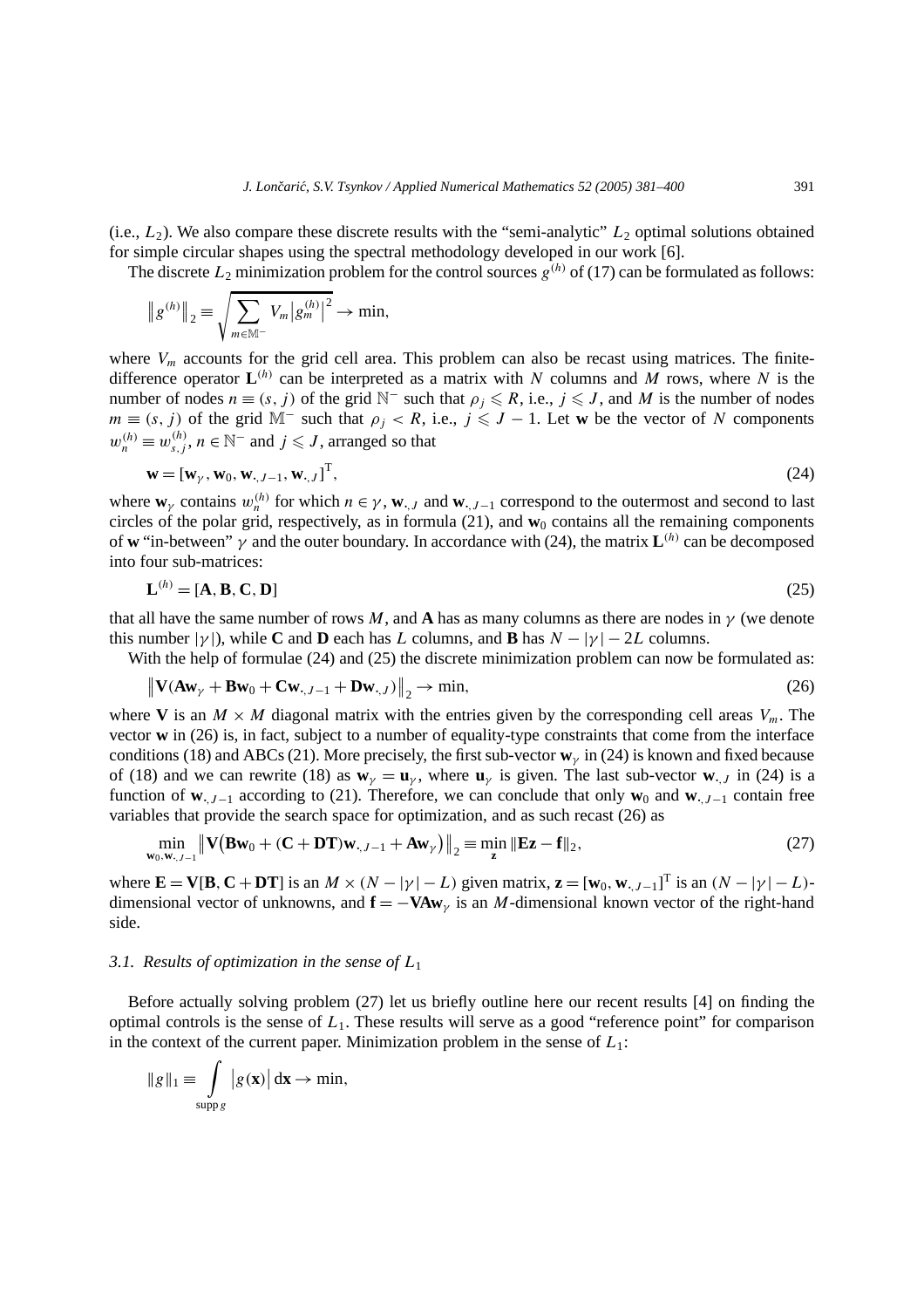

Fig. 3. Magnitude of the control sources for  $\Omega = {\mathbf{x} \in \mathbb{R}^2 \mid |\mathbf{x}| < 1}$ ,  $k = 0.5$ ,  $f^- = \delta(\mathbf{x} - \mathbf{x}_1)$ ,  $\mathbf{x}_1 = (5, 0)$ ; grid dimension  $32 \times 7$ : (a)  $L_1$  optimal solution; (b) Surface monopoles  $g^{(h,surf)}_{\text{monopole}}$ .

is formulated analogously to that in the sense of  $L_2$ , see (23), and also has a matrix representation similar to (27) except that the norm  $\|\cdot\|_2$  shall be replaced by  $\|\cdot\|_1$ . From the standpoint of physics, the  $L_1$ minimization is equivalent to minimizing *the overall absolute acoustic source strength* of the control sources  $g(\mathbf{x})$ , see [8,7]. The transparent physical meaning of the cost function  $\|g\|_1$  is, undoubtedly, an advantage. On the other hand, because of the complex-valued quantities involved, the computation of min ||g||1 reduces to solving a nonlinear and nonsmooth problem of constrained optimization over a large set of cones, see [4]. It presents a substantial challenge even for the most sophisticated state-of-the-art approaches to numerical optimization based on the interior point methods [15,9]. For computing the *L*<sup>1</sup> optima in [4] we have used the software package SeDuMi by J.F. Sturm.<sup>2</sup>

The key computational finding of  $[4]$  is that the  $L_1$  optimal solution always coincides with the discrete layer of surface monopoles  $g_{\text{monopole}}^{(h,\text{surf})}$  obtained by applying formula (17) to the auxiliary function  $w^{(h)}$ defined by (22a), (22b). Fig. 3 reproduces the results of one particular computation from [4]. Motivated by the consistent numerical observations, we have also been able to prove in [4] that in 1D the surface monopoles indeed provide a global minimum for the control sources in the sense of *L*<sup>1</sup> for both the discrete and continuous formulation of the problem. In multi-D, this result is still a conjecture, even though we do believe that a combination of the two-dimensional numerical evidence and a one-dimensional rigorous proof, see [4], cannot be a mere coincidence. To accurately formulate this conjecture from [4], we first remind that according to (10) the continuous surface monopole controls are given by

$$
g_{\text{monopole}}^{(\text{surf})}(\mathbf{x}) = -\left[\frac{\partial w_D}{\partial \mathbf{n}} - \frac{\partial u}{\partial \mathbf{n}}\right]_P \delta(\Gamma) \equiv \nu(\mathbf{x})|_{\mathbf{x} \in \Gamma} \cdot \delta(\Gamma),\tag{28}
$$

where  $w_D(\mathbf{x})$  is a solution to the exterior Dirichlet problem (11). Then,

**Conjecture 3.1.** Let a complex-valued function  $w = w(\mathbf{x})$  be defined on  $\Omega_1 = \mathbb{R}^n \setminus \overline{\Omega}$ , and let it be sufficiently smooth so that the operator **L** of (1) can be applied to  $w(\mathbf{x})$  on its entire domain in the

<sup>2</sup> http://fewcal.kub.nl/sturm/software/sedumi.html.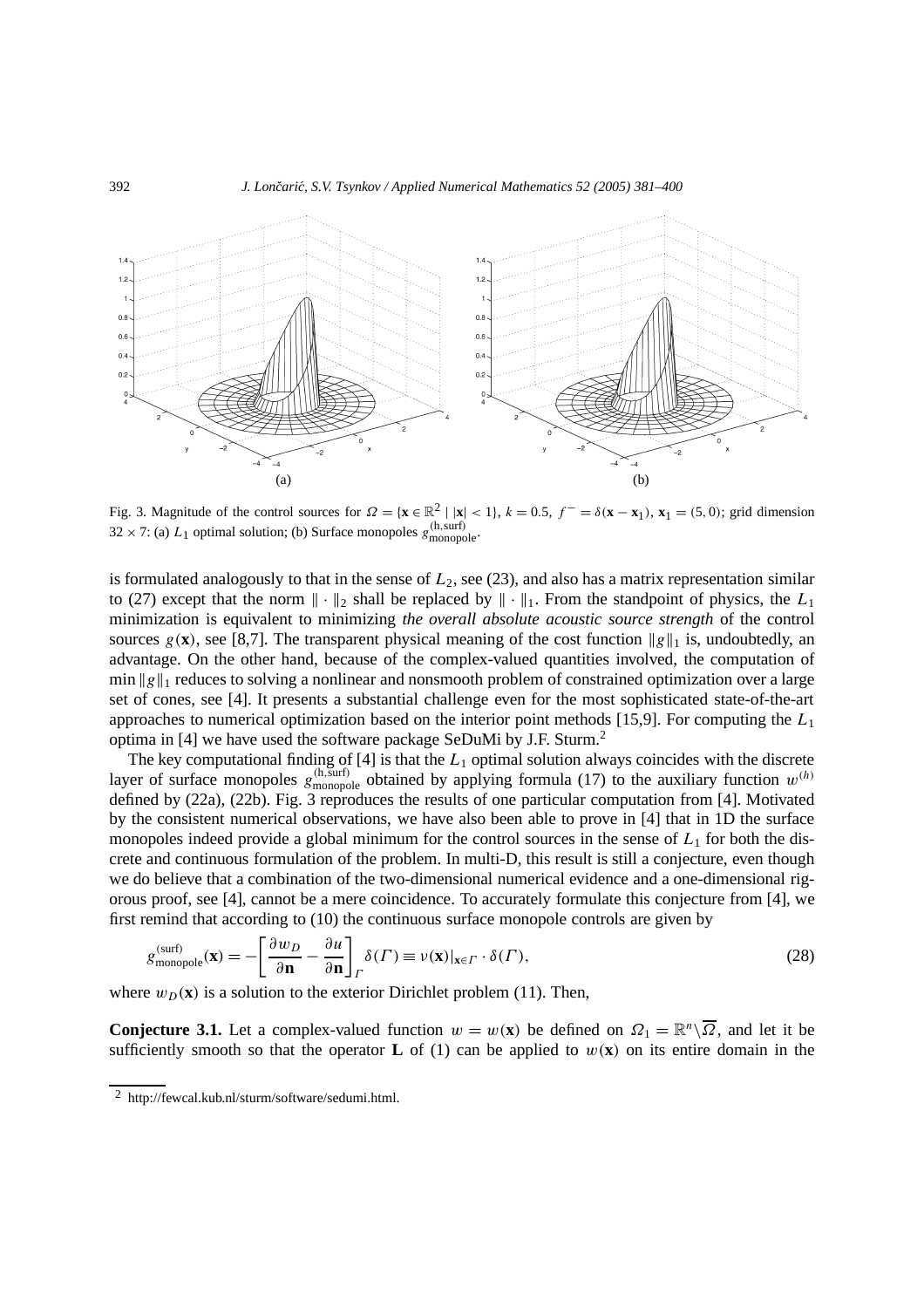classical sense, and the result  $\mathbf{L}w$  be locally absolutely integrable,  $\mathbf{L}w \in L_1^{(\text{loc})}(\mathbb{R}^n)$ . Let, in addition,  $w(\mathbf{x})$ satisfy the interface conditions (9), where  $u = u(\mathbf{x})$  is a given field to be controlled, and the appropriate Sommerfeld radiation boundary conditions at infinity (2). Then, the greatest lower bound for the *L*<sup>1</sup> norms of all the control sources  $g(\mathbf{x})$  obtained with such auxiliary functions  $w(\mathbf{x})$  using formula (8), is given by the  $L_1$  norm on  $\Gamma$  of the magnitude of surface monopoles (28):

$$
\inf_{w(\mathbf{x})} \int_{\Omega_1} |g(\mathbf{x})| d\mathbf{x} = \int_{\Gamma} |\nu(\mathbf{x})| d s.
$$

In other words, we have  $\inf_{w(x)} \|g(x)\|_{1,\Omega_1} = \|v\|_{1,\Gamma}$ . Note that in the discrete case the  $L_1$  optimal solution  $g^{(h,surf)}_{monopole}$  belongs to the same class of functions as all other discrete volumetric controls  $g^{(h)}_m$  do, whereas the continuous optimum (28) of the controls  $g(\mathbf{x}) \in L_1^{(\text{loc})}$  happens to be a singular layer.

# *3.2. Discrete optimization in the sense of L*<sup>2</sup>

The  $L_2$  minimization problem for the volumetric control sources is solved hereafter completely on the discrete level. In other words, for every particular setup we are finding the minimum (27) or, equivalently, computing a complex-valued weak solution of the overdetermined system of linear equations  $Ez = f$  in the sense of the least squares. The resulting optima do not reduce to any clearly identifiable special cases, like the layer of surface monopoles that appeared previously in the context of  $L_1$ . They are not assigned any particular physical meaning either; and we present them below in order to demonstrate that the  $L_2$ optima are distinctly different from the  $L_1$  optima obtained in [4], and that they can be easily computed numerically, including some cases that involve rather sophisticated geometry. In the simple case of *Ω* being a disk, we also conduct a grid convergence study in order to validate the results of the discrete *L*<sup>2</sup> minimization against the spectrally accurate reference solutions obtained in [6].

# **Proposition 1.** *The matrix*  $\mathbf{E} = \mathbf{V}[\mathbf{B}, \mathbf{C} + \mathbf{D}\mathbf{T}]$ *, see formulae* (25)*,* (27)*, has full column rank.*

T*,*

**Proof.** The justification of Proposition 1 will be based on a natural solvability assumption for the system of finite-difference equations that we are using. First, let us introduce more detailed partitions of **w** and  $\mathbf{L}^{(h)}$  instead of (24) and (25), respectively:

$$
\mathbf{w} = [\mathbf{w}_{\gamma^+}, \mathbf{w}_{\gamma^-}, \mathbf{w}_0, \mathbf{w}_{\cdot, J-1}, \mathbf{w}_{\cdot, J}]^{\mathrm{T}},
$$
  

$$
\mathbf{L}^{(h)} = [\mathbf{A}^+, \mathbf{A}^-, \mathbf{B}, \mathbf{C}, \mathbf{D}].
$$
 (29)

The matrices  $A^+$  and  $A^-$  of (29) together give A of (25);  $w_{\gamma+}$  and  $A^+$  correspond to the innermost "half" of the grid boundary  $\gamma^+$ , and  $\mathbf{w}_{\gamma}$  – and  $\mathbf{A}^-$  correspond to the outermost "half" of the grid boundary *γ* <sup>−</sup> (see formula (16) and Fig. 2). Next, consider an auxiliary exterior Dirichlet problem for the finite-difference equation  $\mathbf{L}^{(h)}z^{(h)} = 0$  with the boundary data specified at  $\gamma^+$ . As before, the problem is supposed to be truncated at the external artificial boundary  $\rho = \rho_J$  by means of the ABC (21). This problem is a discrete counterpart of the continuous exterior Dirichlet problem for the Helmholtz equation with the boundary data given at *Γ* and ABCs (13) specified at  $\rho = R$ . The continuous problem is uniquely solvable because it is equivalent to the genuine infinite-domain exterior Dirichlet problem with the Sommerfeld boundary conditions (2) set at infinity. Even though we do not justify it here, it is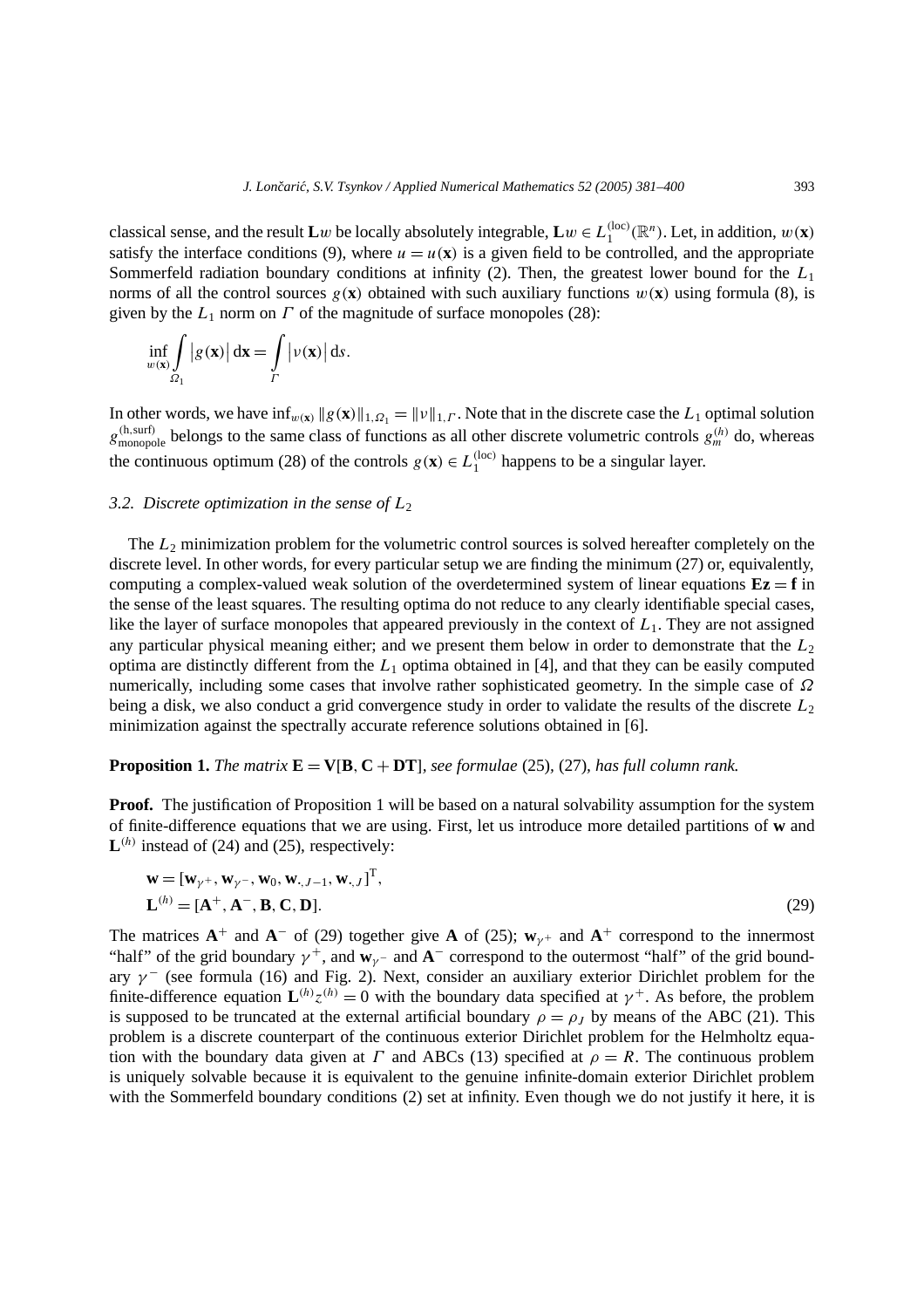certainly reasonable to assume that the corresponding discrete problem based on the standard centraldifference scheme (15) and ABC (21) is uniquely solvable as well.<sup>3</sup> The latter assumption implies that the square *M* × *M* matrix  $[A^-, B, C + DT]$ , see formula (29), is nonsingular. Consequently, the matrix  $G = V[A^-, B, C + DT]$  is also nonsingular, because V is an  $M \times M$  diagonal matrix with nonzero diagonal entries  $V_m$ . Finally, we notice that the matrix  $\mathbf{E} = \mathbf{V}[\mathbf{B}, \mathbf{C} + \mathbf{D}\mathbf{T}]$ , see formulae (24) and (25), is obtained by removing the first  $|\gamma|$  columns of the previous matrix **G**. Therefore, the columns of **E** are linearly independent.  $\square$ 

An obvious key implication of Proposition 1 is that the minimization problem (26), or equivalently (27), can be solved in the sense of  $L_2$  (least squares) using a standard QR-based approach, i.e., without employing the Moore–Penrose type arguments. We use the MATLAB function LSQLIN for solving the least squares minimization problems hereafter. This function also allows one to do constrained minimization, the capability that we employ in Section 3.2.2.

# *3.2.1. Comparison with the reference solution*

In our previous work [6] we have developed a methodology of spectral type that allowed us to construct the continuous *L*<sub>2</sub>-optimal volumetric controls for a particular geometry, namely, controls supported on annular domains. These spectral solutions are used in the current paper as reference solutions for the purpose of validating the finite-difference algorithm.

Let the protected region be a disk of radius *r* centered at the origin:  $\Omega = \{(\rho, \theta) | \rho < r\}$ , and let the controls be supported on the annulus  $\Omega_1 = \{(\rho, \theta) | r \leq \rho \leq R\}$ . We introduce a simple conformal polar grid, which is uniform in the circumferential direction and stretched in the radial direction so that the cell aspect ratio is equal to one:

$$
\mathbb{M} = \{ (\rho_j, \theta_s) \mid \rho_j = e^{j\Delta\theta}, \ j = 0, \dots, J-1; \ \theta_s = s\Delta\theta, \ s = 0, \dots, L-1; \ \Delta\theta = 2\pi/L \},
$$
  

$$
\mathbb{N} = \{ (\rho_j, \theta_s) \mid \rho_j = e^{j\Delta\theta}, \ j = -1, 0, \dots, J; \ \theta_s = s\Delta\theta, \ s = 0, \dots, L-1; \ \Delta\theta = 2\pi/L \}.
$$
 (30)

We, of course, assume that the area covered by the grid N of (30) is larger than  $\Omega_1$ , i.e.,  $\rho_{-1} < r <$  $R < \rho_J$ . The Helmholtz operator can be easily approximated on the grid (30) with the second order of accuracy using the same five-node stencil as shown in Fig. 2. This approximation involves only minor changes compared to the approximation (15) that works on uniform grids, and we refer the reader to our paper [10] for detail. The discrete ABCs in the form (20) or (21) do not change, except that  $\Delta \rho$  needs to be replaced by  $\Delta \rho_J = \rho_J - \rho_{J-1}$ . Let us also note that we do not consider the grid (30) inside the domain *Ω* because we introduce it only for the purpose of obtaining the control sources on *Ω*1. If, however, we were to actually compute the output of the controls inside the protected region, we would have had to extend the grid (30) all the way into *Ω*, which can obviously be done using a variety of strategies. As indicated by the previous analysis [6,12,16,17], as long as the discrete controls are constructed according to formulae (17), (18), their output on the grid inside *Ω* will identically cancel out the unwanted acoustic

<sup>&</sup>lt;sup>3</sup> A proof of this fact would involve showing that relations (20) are "sufficiently close" to guaranteeing the precise mode selection in the discrete case so that to avoid the resonances. This task is beyond the scope of the current paper. In [11], one can find general analysis of the 1D discrete solvability and well-posedness.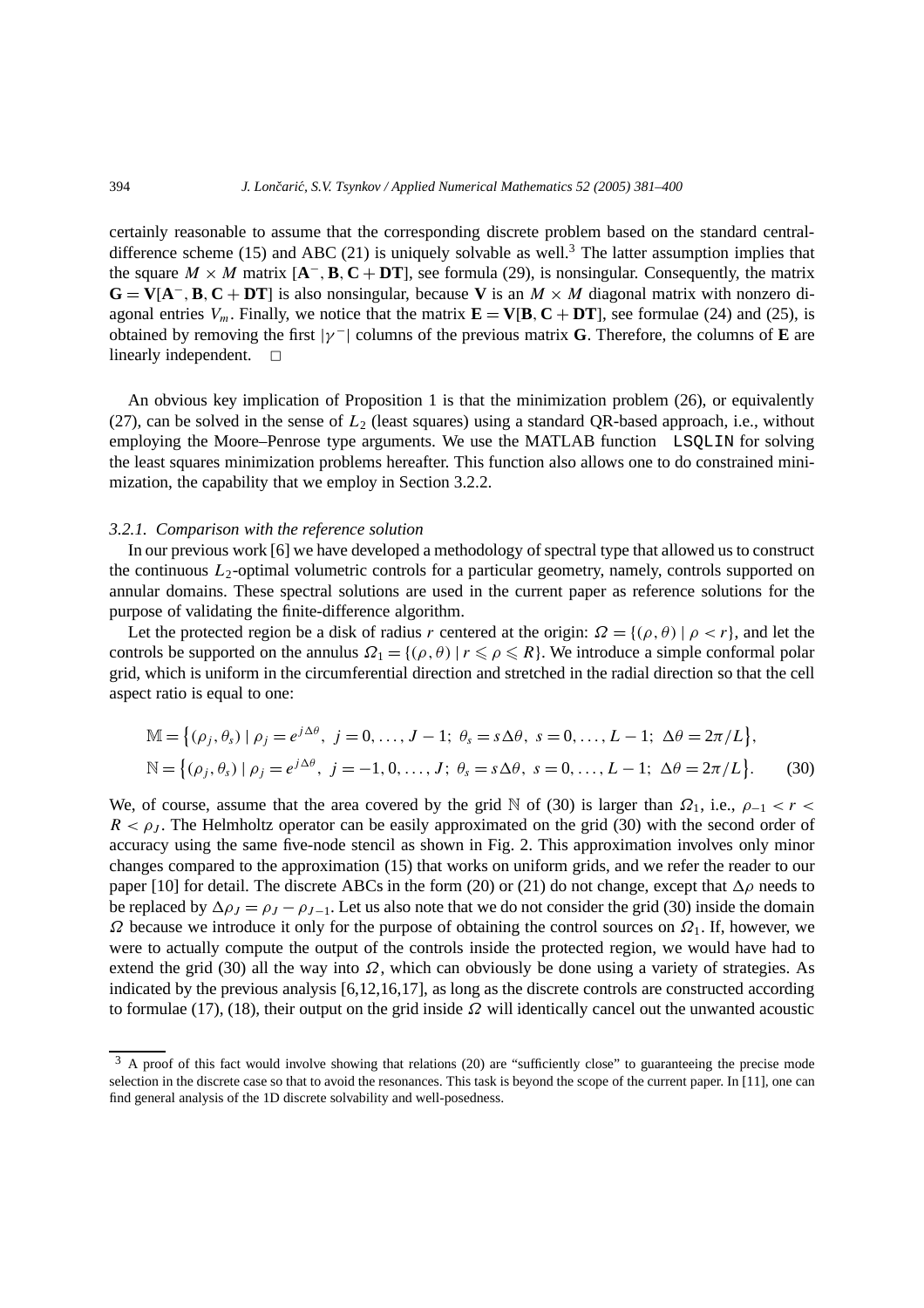component  $u^{(h)}$ <sup>−</sup>, see Section 2.2. In all the cases analyzed hereafter, we have  $\rho_{-1} < r \leq \rho_0$ , so that according to (16) the grid subsets are defined as

$$
\mathbb{M}^{+} = \{(\rho_{j}, \theta_{s}) \mid j = -1\}, \qquad \mathbb{M}^{-} = \{(\rho_{j}, \theta_{s}) \mid 0 \leq j \leq J - 1\},
$$
\n
$$
\mathbb{N}^{+} = \{(\rho_{j}, \theta_{s}) \mid j = -1, 0\}, \qquad \mathbb{N}^{-} = \{(\rho_{j}, \theta_{s}) \mid -1 \leq j \leq J\},
$$
\n
$$
\gamma = \{(\rho_{j}, \theta_{s}) \mid j = -1, 0\}, \qquad \gamma^{+} = \{(\rho_{j}, \theta_{s}) \mid j = -1\}, \qquad \gamma^{-} = \{(\rho_{j}, \theta_{s}) \mid j = 0\}, \qquad (31)
$$

where always  $s = 0, \ldots, L - 1$ . In so doing, the dimension of the matrix  $\mathbf{L}^{(h)}$ , see (25), is  $M \times N \equiv$  $(L \cdot J) \times (L \cdot (J + 2))$ , the dimension of **A**, which corresponds to the variables on *γ*, is  $M \times 2 \cdot L \equiv$ *(L* ⋅ *J*)  $\times$  2 ⋅ *L*, the dimension of **B** is  $M \times (N - 4L) \equiv (L \cdot J) \times (L \cdot (J - 2))$ , and the dimension of either **C** or **D** is  $M \times L \equiv (L \cdot J) \times L$ .

We test the convergence of the discrete scheme for the wavenumber  $k = 1.0$  and the excitation (i.e., the acoustic field  $u^{(h)}$  that drives the control system) taken in the analytic form of a shifted fundamental solution of the Helmholtz operator, as if it were generated by the point source  $f^- = \delta(\mathbf{x} - \mathbf{x}_1)$ , where  $\mathbf{x}_1 =$  $(\rho \cos \theta, \rho \sin \theta) = (5, 0)$ . We reemphasize that our approach does not require the explicit knowledge of the exterior sources of noise. We only need this function  $u^{(h)}$  as a sample field to be used as given data in formula (18).

We employ a sequence of seven grids:  $L \times J = 32 \times 3$ ,  $48 \times 4$ ,  $64 \times 5$ ,  $96 \times 7$ ,  $128 \times 9$ ,  $192 \times 13$ , and 256 × 17, so that for all the grids the value of  $\rho_{J-1}$  is the same:  $\rho_{J-1} = \text{const} \approx 1.481$ ; according to (30) we also have  $\rho_0 = 1$ . For the first series of convergence tests we assume that the boundaries  $\rho = r$ and  $\rho = R$  of the region  $\Omega_1$ , on which the continuous controls are to be supported, are located exactly at the conformal midpoint of the first and last cell of the radial grid N of (30), respectively, i.e.,  $r = e^{-1/2\Delta\theta}$ and  $R = e^{(J-1/2)\Delta\theta}$ . The results of these tests are summarized in Table 1, which shows the  $L_2$  norm of the relative error between the optimal continuous and discrete controls:  $\arg[\min_{w(x)} \| g_{\text{spect}}(x) \|_2]$  and  $\arg[\min_{w^{(h)}} \|g^{(h)}\|_2^{(h)}].$ 

The data in Table 1 clearly indicate the second order of grid convergence for the discrete optimal controls  $g^{(h)}$ . It is important to emphasize, though, that the geometry of  $\Omega_1$  was chosen grid dependent (boundaries  $\rho = r$  and  $\rho = R$  were located at cell midpoints), which essentially means that for each subsequent grid in Table 1 the optimum was computed on a somewhat different (smaller) domain. It is quite obvious that in general the optimal solution will depend on the region on which the optimization is performed, and we cannot expect the optimum computed on a subdomain to coincide with the corresponding fragment of the optimum computed on the entire domain. However, the decrease of the error with the refinement of the grid observed in Table 1 shall still be interpreted as convergence. Indeed, had we continued refining the grid further, all the domains  $\Omega_1 = \{r \leq \rho \leq R\}$  themselves would converge to one and the same annular region with the inner radius  $r = \rho_0 = 1$  ( $\Omega$  is a unit disk) and outer radius  $R = \rho_{J-1}$ , which was chosen grid independent.

On the other hand, the quadratic rate of convergence suggested by Table 1 appears a rather fragile phenomenon determined by the particular choice of the geometry. For other choices, the convergence may be slower. In Table 2, we present the results that correspond to the same inner boundary  $r = e^{-1/2\Delta\theta}$ ,

Table 1 Grid convergence for:  $k = 1$ ,  $f^- = \delta(\mathbf{x} - \mathbf{x}_1)$ ,  $\mathbf{x}_1 = (5, 0)$ ,  $r = e^{-1/2\Delta\theta}$ ,  $R = e^{(J-1/2)\Delta\theta}$ Grid  $32 \times 3$   $48 \times 4$   $64 \times 5$   $96 \times 7$   $128 \times 9$   $192 \times 13$   $256 \times 17$  Error 2 0.013722 0.0061417 0.0034693 0.0015491 0.00087349 0.00038921 0.00021922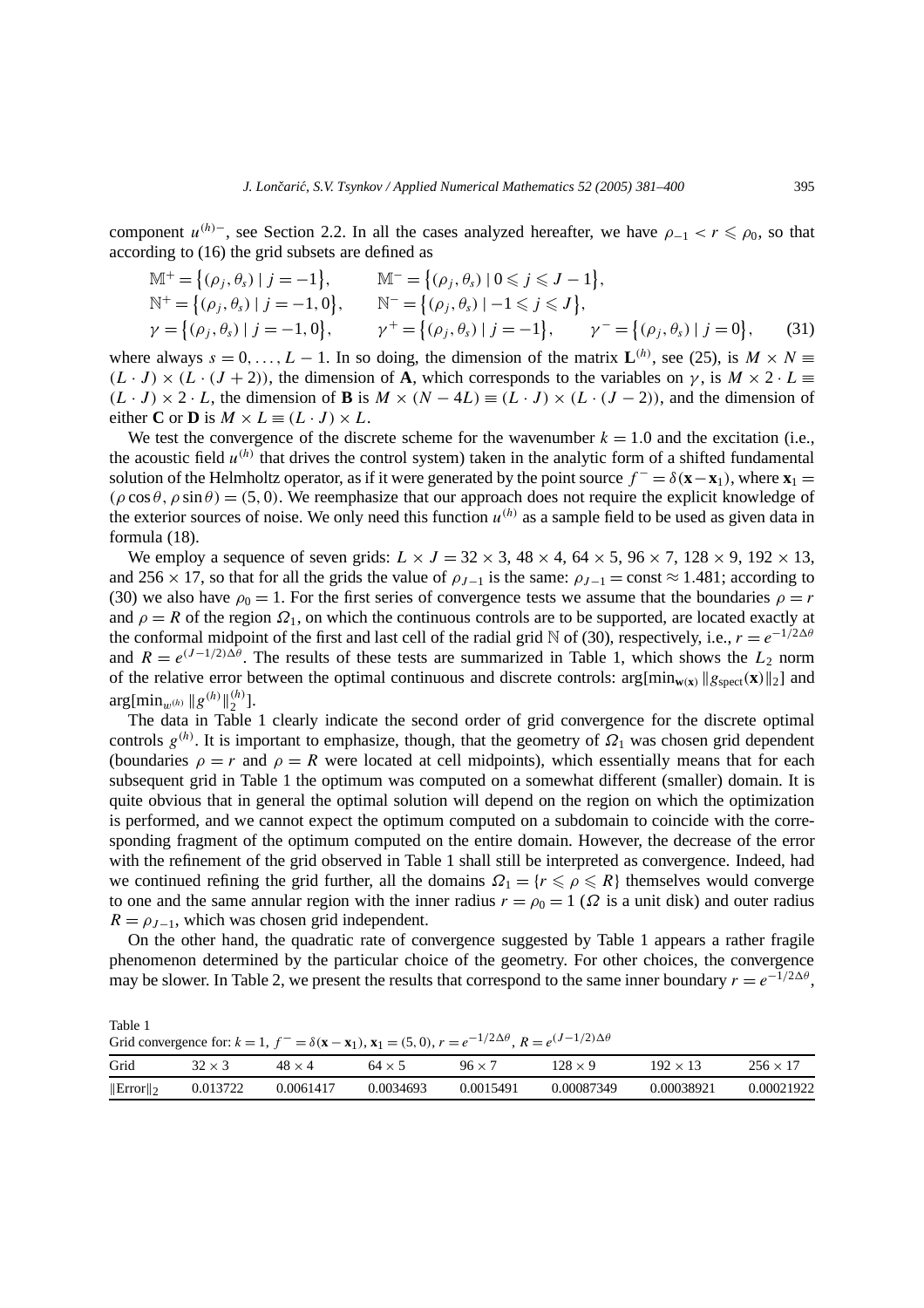|                                      | Relative $L_2$ error for: $k = 1$ , $f^{\perp} = \delta(x - x_1)$ , $x_1 = (5, 0)$ , $r = e^{-1/2\Delta t}$ , $R = e^{(3/2)/4\Delta t}$ and $R = e^{(3/2)/4\Delta t}$ |                      |                      |                      |                      |                      |                      |
|--------------------------------------|-----------------------------------------------------------------------------------------------------------------------------------------------------------------------|----------------------|----------------------|----------------------|----------------------|----------------------|----------------------|
| Grid                                 | $32 \times 3$                                                                                                                                                         | $48 \times 4$        | $64 \times 5$        | $96 \times 7$        | $128 \times 9$       | $192 \times 13$      | $256 \times 17$      |
| $J-\frac{3}{4}$<br>$J - \frac{1}{4}$ | 0.10283<br>0.096894                                                                                                                                                   | 0.074135<br>0.071804 | 0.058274<br>0.057069 | 0.040958<br>0.040476 | 0.031618<br>0.031362 | 0.021733<br>0.021627 | 0.016562<br>0.016504 |
|                                      |                                                                                                                                                                       |                      |                      |                      |                      |                      |                      |

Relative  $L_2$  error for:  $k = 1$ ,  $f^- = \delta(\mathbf{x} - \mathbf{x}_1)$ ,  $\mathbf{x}_1 = (5, 0)$ ,  $r = e^{-1/2\Delta\theta}$ ,  $R = e^{(J-3/4)\Delta\theta}$  and  $R = e^{(J-1/4)\Delta\theta}$ 

and the outer boundary located at either one quarter point or three quarters point of the outermost cell:  $R = e^{(J-3/4)\Delta\theta}$  or  $R = e^{(J-1/4)\Delta\theta}$ . One can easily see that the convergence in Table 2 is only linear.

At the moment, we do not have a detailed explanation of the grid convergence properties for  $g^{(h)}$  that we have observed, see Tables 1 and 2. It is important to realize, however, that what we evaluate is, in fact, convergence of the residual rather than that of the solution. Indeed, the solution of the optimization problem (26) or (27) per se is a particular grid function  $w^{(h)}$  that delivers minimum to the selected function of merit, namely, the  $L_2$  norm of the residual of the discrete Helmholtz operator applied to this  $w^{(h)}$ . What motivates our primary interest toward the residual is obviously the fact that it yields the distributed active control sources  $g^{(h)}$ , see formula (17). However, even though the optimization formulation that we have introduced in the beginning of Section 3 is fairly conventional, in the PDEs' perspective neither the continuous generating function  $w(\mathbf{x})$  nor its discrete counterpart  $w^{(h)}$  at the optimum can, to the best of our knowledge, be interpreted as a solution to any traditional boundary-value problem, for which the existence and regularity results are available. As such, in our opinion no standard theoretical approaches to analyzing the grid convergence of either  $w^{(h)}$  or its residual will directly apply here, and we shall rather regard the foregoing results as experimental findings.

Moreover, let us point out that in the context of noise cancellation on the domain *Ω*, the issue of grid convergence of the discrete control sources  $g^{(h)}$  may, in some sense, be considered as the one of secondary importance. Indeed, the output of the controls  $g^{(h)}$  always eliminates the unwanted noise on  $\Omega$  [more precisely, on the grid  $\mathbb{N}^+$ , see formula (16)] no matter what particular solution from the general class (17), (18) is used. Moreover, this output on  $\mathbb{N}^+$  can be interpreted as a discrete Calderon's potential, which converges to its continuous counterpart with the rate prescribed by the approximation order of the scheme [12], again, irrespective of what particular  $w_n^{(h)}$ ,  $n \in \mathbb{N}^-$ , and  $g_m^{(h)}$ ,  $m \in \mathbb{M}^-$ , are taken on every given grid. As such, one does not need to be overly concerned with the rate of convergence for the discrete optimal control sources as any of those will do the cancellation job equally well anyway.

Let us emphasize that the  $L_2$  optimal solutions for active controls differ very substantially from the *L*<sup>1</sup> optimal solutions obtained previously in [4]. This is, of course, natural to expect, because minimizing the norms  $\|g\|_2$  and  $\|g\|_1$  basically means minimizing two quite different (nonlinear) functionals over a vector space.<sup>4</sup> To visualize the corresponding differences, we conduct the  $L_2$  minimization for the same setup,  $L = 32$ ,  $J = 7$ , and  $k = 0.5$ , that was earlier analyzed in the sense of  $L_1$ , see Fig. 3. The excitation was provided by the point source  $f^- = \delta(\mathbf{x} - \mathbf{x}_1)$ , where  $\mathbf{x}_1 = (5, 0)$ . In Fig. 4(a) we show the magnitude of the  $L_2$ -optimal active controls on the 32  $\times$  7 grid. This solution indeed differs drastically from the  $L_1$ -optimal controls shown in Fig. 3. Unlike the  $L_1$  optimum, i.e., the layer of surface monopoles, the  $L_2$ optimal solution tends to be distributed over the entire annular region on which the controls are supported, obviously favoring the direction toward the noise source. We have also obtained the *L*<sup>2</sup> optimal controls

Table 2

<sup>4</sup> Equivalence of all norms on a finite-dimensional linear space should not lead here to an incorrect assumption that the minima should also be the same, because this equivalence only refers to the convergence with respect to different norms.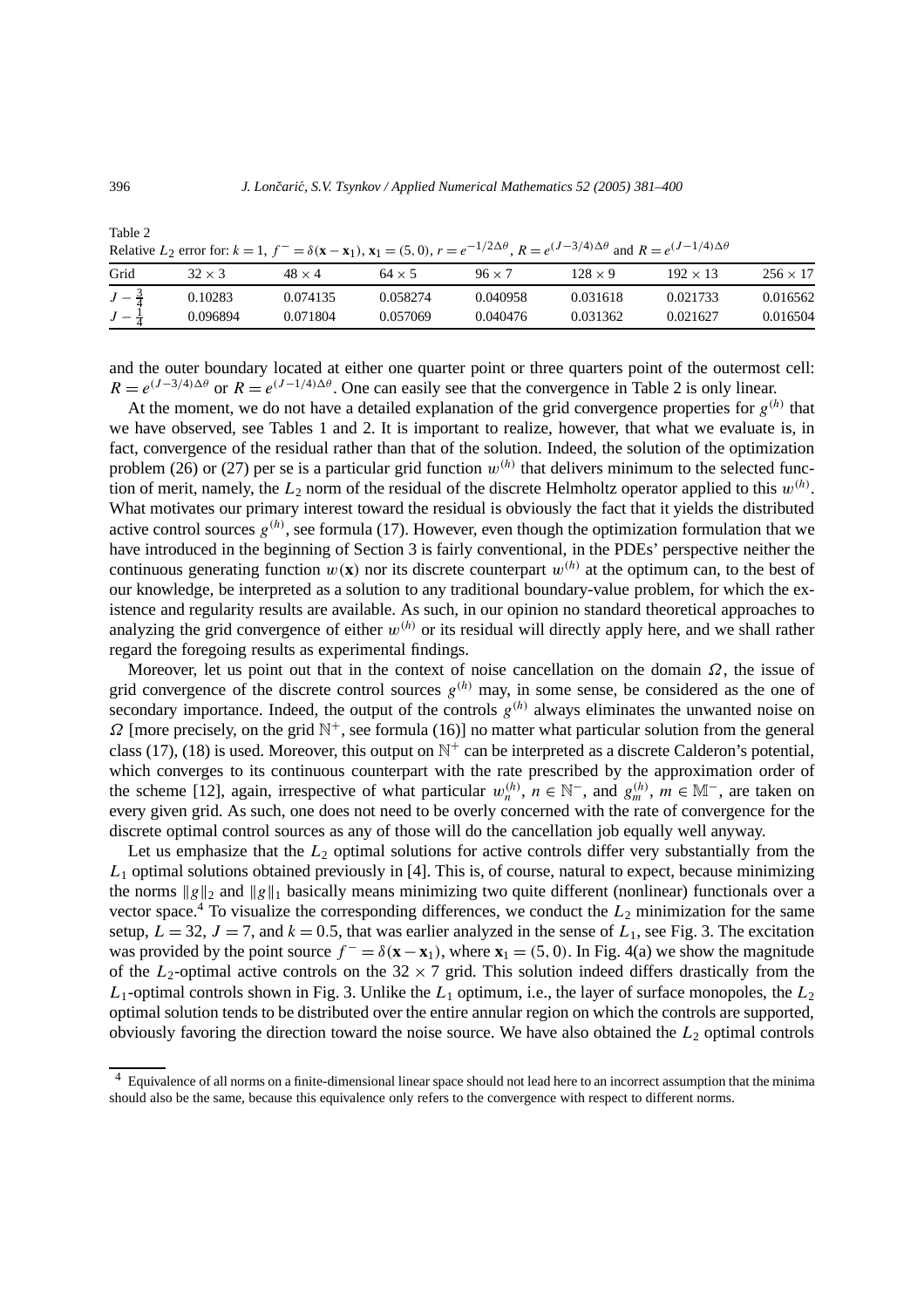

Fig. 4. Magnitude of the L<sub>2</sub>-optimal control sources for  $\Omega = {\mathbf{x} \in \mathbb{R}^2 \mid |\mathbf{x}| < 1}$ ,  $k = 0.5$ ,  $f^{-} = \delta(\mathbf{x} - \mathbf{x}_1)$ ,  $\mathbf{x}_1 = (5, 0)$ : (a)  $L = 32$ ,  $J = 7$ ; (b)  $L = 64$ ,  $J = 13$ .

for the same case but on the twice as fine grid of dimension  $64 \times 13$ ; they are shown in Fig. 4(b). The plots in Fig. 4(a) and (b) look very much alike, as expected.

It is also interesting to observe how the qualitative behavior of the optimal solution changes when the parameters that define the problem vary. A key parameter is the wavenumber *k*. Previously, we have analyzed the cases of relatively long waves compared to the size (i.e., diameter) of the protected region *Ω*. Let us now take  $k = π$ , then there will be exactly one full wavelength across the diameter. We compute this case on the grid  $128 \times 9$  so that  $1 = \rho_0 \leq \rho \leq \rho_{J-1} \approx 1.481$ . In Fig. 5, we present the distribution of optimal controls  $g^{(h)}$  for the case of the long waves,  $k = 0.5$  (Fig. 5(a)), and for the case of the wavelength comparable to the domain size,  $k = \pi$  (Fig. 5(b)). The solution that corresponds to shorter waves is clearly more oscillatory.

#### *3.2.2. Constrained optimization in the sense of L*<sup>2</sup>

The purpose of formulating and solving the  $L_2$  optimization problems that involve constraints was to simulate not simply a more sophisticated geometry but also a more realistic one. For example, if we interpret the previously considered protected region—a unit disk—as a section of the aircraft fuselage, then we can also introduce portholes, i.e., windows, that shall be interpreted as designated areas, in which no control sources can be applied. Optimization problem  $(27)$  in this case needs to be modified. Instead of simply finding a weak solution of  $Ez = f$  in the sense of the least squares, we will now have to impose additional constraints, i.e., require that for those nodes of the grid M<sup>−</sup> that happen to be inside the aforementioned designated areas, the corresponding equations be enforced exactly. This leads to the problem

$$
\min_{\mathbf{z}} \|\mathbf{E}\mathbf{z} - \mathbf{f}\|_2 \quad \text{subject to} \quad \mathbf{E}_c \mathbf{z} = \mathbf{f}_c,\tag{32}
$$

where  $\mathbf{E}_c$  is the sub-matrix of  $\mathbf{E}$  (i.e., the appropriate set of rows), and  $\mathbf{f}_c$  is the respective sub-vector of  $\mathbf{f}$ , that correspond to the constrained nodes.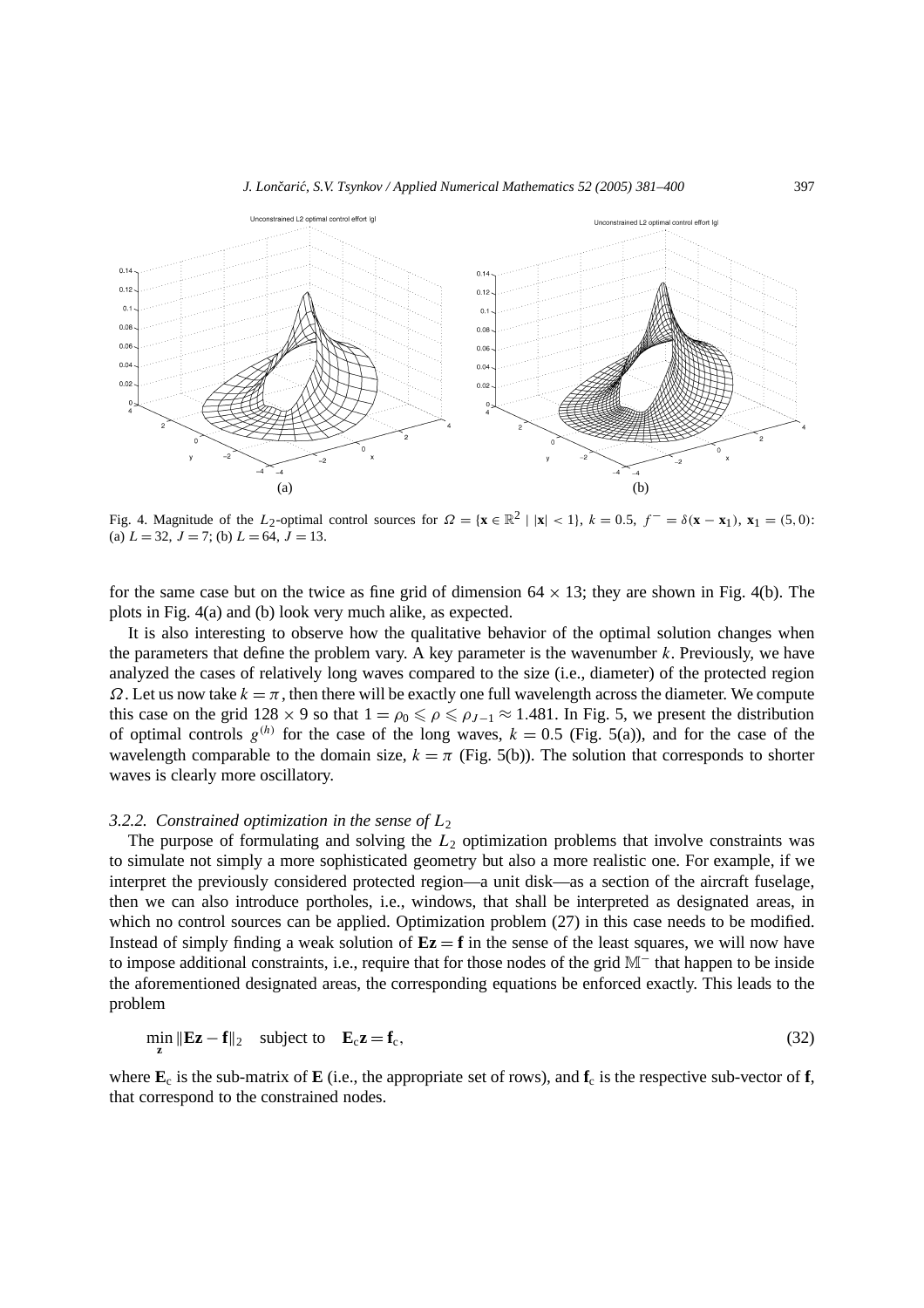

Fig. 5. Magnitude of the *L*<sub>2</sub>-optimal control sources for  $\Omega = {\mathbf{x} \in \mathbb{R}^2 \mid |\mathbf{x}| < 1}, f^- = \delta(\mathbf{x} - \mathbf{x}_1), \mathbf{x}_1 = (5, 0), 128 \times 9$  grid: (a)  $k = 0.5$ ; (b)  $k = \pi$ .

For simulations, we have introduced two symmetrically located portholes in the fuselage: 5◦ *<θ<* 30◦ and  $150° < \theta < 175°$ . The resulting problem (32) was solved by a standard methodology (procedure LSQLIN from MATLAB) that requires linear independence of the constraints.

The case that we have analyzed in the context of the constrained  $L_2$  optimization, was, again, one of those that we have studied previously in the  $L_1$  framework, see [4], but, of course, with no constraints. For this case, the excitation is provided by a pair of external sources:  $f^- = \delta(\mathbf{x} - \mathbf{x}_1) + \delta(\mathbf{x} - \mathbf{x}_2)$ , where  $\mathbf{x}_1 = (5, 0)$  and  $\mathbf{x}_2 = (1, 2)$ , the wavenumber  $k = 0.9$ , and the grid has the dimension  $48 \times 9$ . In Fig. 6(a), we show the constrained  $L_2$  optimal solution for this grid, and in Fig. 6(b) we show the solution for the twice as fine grid  $96 \times 17$ . We emphasize the presence of the large spikes in the control effort next to the boundaries of the window on the right, which is natural to expect. We should also point out at some apparent discrepancies between the control field on Fig. 6(a) and that on Fig. 6(b) in the region near this window. Qualitatively, these discrepancies are easily explained once we realize that a given window, which is defined as a particular range of  $\theta$ , does not have to be exactly the same on different grids because of the finite size  $\Delta\theta$ , and a finer grid simply provides for a "sharper" definition of the window in the discrete sense. On the other hand, quantitatively we, of course, cannot claim that the same convergence results as we have obtained previously in the case with no constraints, see Section 3.2.1, will hold in the presence of the constraints as well. Moreover, in the constrained case one should generally expect less regularity from the corresponding continuous solution than in the previously addressed unconstrained cases. Therefore, the results of the  $L<sub>2</sub>$  constrained minimization should only be regarded as implementation examples of a previously tested numerical algorithm for more elaborate settings.

The actual norms of the solutions that we have obtained are presented in Table 3, which also contains the  $L_2$  norms of surface monopoles optimal in the sense of  $L_1$ , see [4]. We see that the  $L_2$  norm at the minimum is considerably larger for the constrained case compared to the unconstrained case. As concerns the  $L_2$  norm of the  $L_1$ -optimum, it is three times larger in this case than the unconstrained  $L_2$  minimum. We should also mention that the finer the grid, the larger the  $L_2$  norm of  $g_{\text{monopole}}^{(h,\text{surf})}$  is, see Table 3. This is, in fact, a natural consequence of the scaling adopted in [4]. Indeed, the actual magnitude of  $g_{\text{monopole}}^{(h,surf)}$  increases when the grid is refined, because the corresponding continuous limit is a single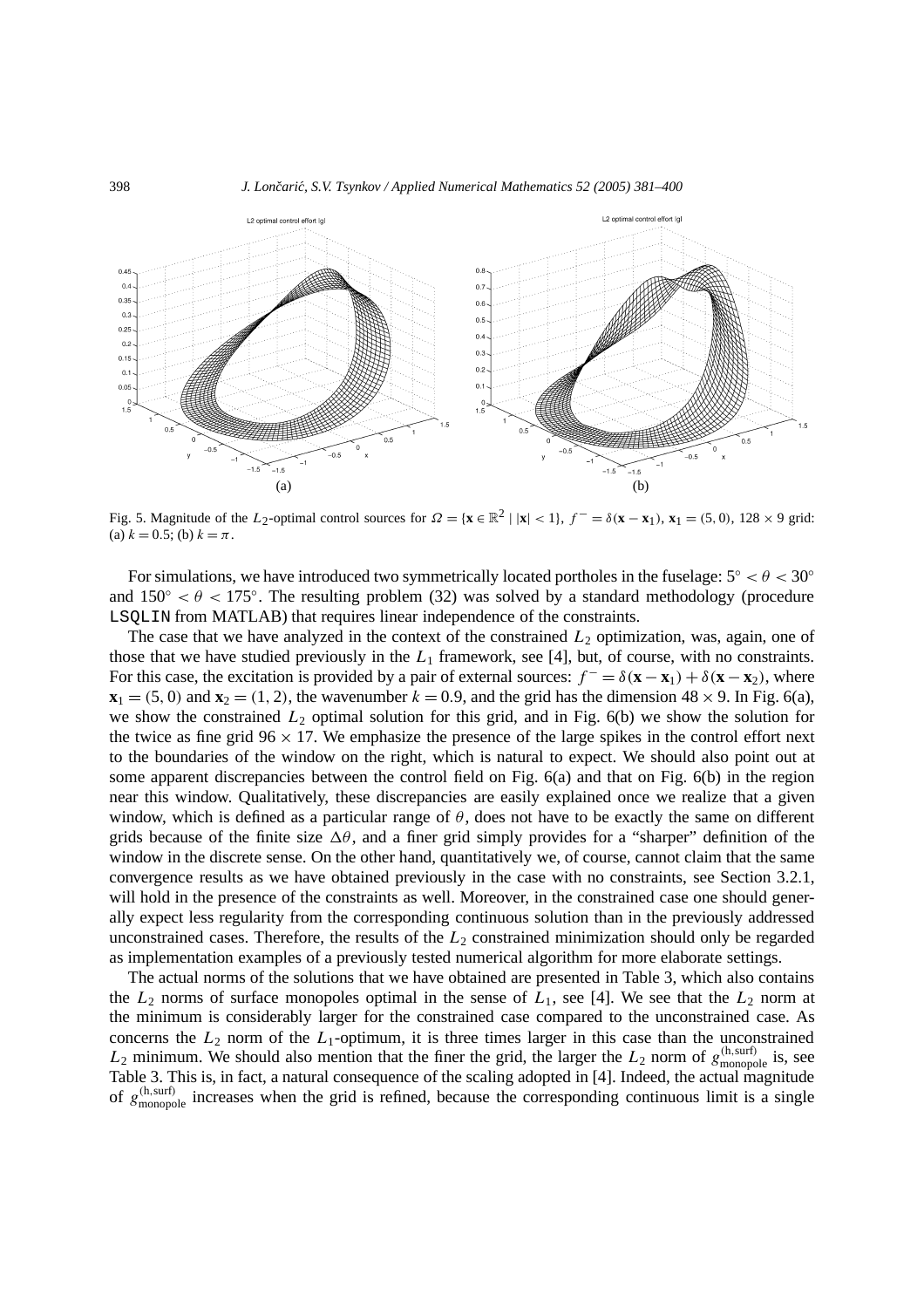

Fig. 6. Magnitude of the L<sub>2</sub>-optimal control sources for  $\Omega = {\mathbf{x} \in \mathbb{R}^2 | \mathbf{x} | < 1}$ ,  $k = 0.9$ , excitation:  $f^{-} = \delta(\mathbf{x} - \mathbf{x}_1) + \delta(\mathbf{x} - \mathbf{x}_2)$ ,  $\mathbf{x}_1 = (5, 0), \mathbf{x}_2 = (1, 2),$  and window constraints:  $5^\circ < \theta < 30^\circ$  and  $150^\circ < \theta < 175^\circ$ : (a)  $L = 48, J = 9$ ; (b)  $L = 96, J = 17$ .

| Comparison of the computed $L_2$ -optimal solutions with surface monopoles |                                        |                                                              |                                                     |  |  |  |  |
|----------------------------------------------------------------------------|----------------------------------------|--------------------------------------------------------------|-----------------------------------------------------|--|--|--|--|
| Grid                                                                       | $\min_{u \in (h)} \ g^{(h)}\ _2^{(h)}$ | Constrained min <sub><i>w</i>(h)</sub> $  g^{(h)}  _2^{(h)}$ | $  g_{\text{monopole}}^{(h,\text{surf})}  _2^{(h)}$ |  |  |  |  |
| $48 \times 9$                                                              | 0.41855                                | 0.54013                                                      | 1.2983                                              |  |  |  |  |
| $96 \times 17$                                                             | 0.43485                                | 0.56175                                                      | 1.8315                                              |  |  |  |  |

layer on the interface. The latter is a singular distribution, which is obviously not integrable by itself, and even less so with square. At the same time, it turns out that the discrete two-dimensional  $L_1$  norm of surface monopoles  $\|\hat{g}_{\text{monopole}}^{(h,\text{surf})}\|_{1,\mathbb{M}^-}$  does not change with the change of the grid size. This essentially implies that the magnitude of  $g_{\text{monopole}}^{(h,\text{surf})}$  scales as  $O(h^{-1})$  and as such, the  $L_2$  norm  $||g_{\text{monopole}}^{(h,\text{surf})}||_{2,\mathbb{M}^{-}}$  is supposed to scale as  $O(h^{-1/2})$ . This is corroborated by the data in the last column of Table 3.

# **4. Discussion**

Table 3

In the paper, we have developed and implemented a computational algorithm for optimizing the sources of active control of sound in the sense of the least squares  $(L_2)$ . For some simple cases, we have been able to validate our numerical results against spectral solutions. We have also seen that the *L*<sup>2</sup> optimal controls are distinctly different from the *L*<sup>1</sup> optimal controls obtained previously. For the case of a somewhat more realistic geometry, the corresponding optimization formulation involves constraints of equality type; this formulation can be analyzed as well. We also emphasize that even though the norm  $\|g\|_2$  is hard to characterize using conventional physical terms (for example, it does not correspond to a physical energy like many other *L*<sup>2</sup> norms do), from the mathematics perspective it still provides a perfectly legitimate quantitative measure of how "big" the control effort  $g(\mathbf{x})$  is. As such, minimization of  $\|g\|_2$  that we have conducted in this paper is by no means meaningless.